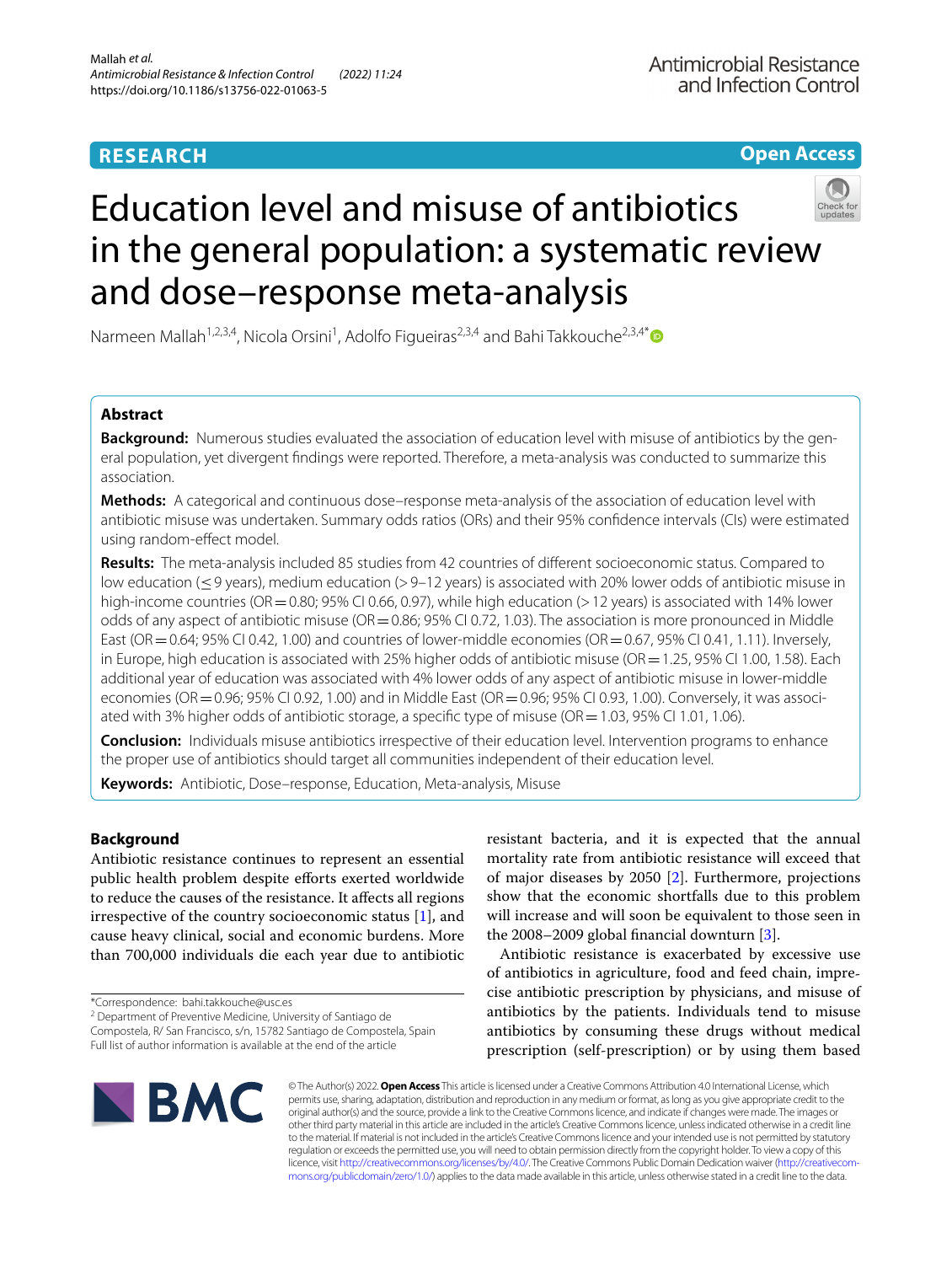on medical advice but without adherence to the physician's instructions such as modifying the prescribed dose, truncating or prolonging the treatment duration or not taking the antibiotics on time  $[4]$  $[4]$ .

The use of antibiotics without prescription is salient worldwide, with a pooled prevalence exceeding 75% in low- and middle-income countries [[5\]](#page-20-4), and reaching 66% in some regions of high-wealth countries such as the United States [[6\]](#page-20-5).

Previous reports also indicated that more than onethird of patients do not fully adhere to antibiotic treatment regimen [\[7](#page-20-6)], around 50% cease their antibiotic treatment upon improvement [\[8](#page-20-7)], and one-third store antibiotic leftover for future use [\[7\]](#page-20-6).

Besides determinants of antibiotic misuse such as female gender, youth and old age, lack of access to healthcare facilities and easy access to antibiotics [[6,](#page-20-5) [9\]](#page-20-8), educational level was suggested to be associated with misuse. Yet inconsistent fndings exist regarding this association. Several studies reported an association between low education and antibiotic misuse [[10](#page-20-9)]. Inversely, several other studies reported that high education level is associated with greater risk of antibiotic misuse [\[11\]](#page-20-10), while some studies failed to fnd any association [[12\]](#page-20-11) Accordingly, to summarize those fndings, we aimed in the present study to carry out a systematic review and dose–response meta-analysis of the association of education level with antibiotic misuse.

## **Methods**

We registered this systematic review and metaanalysis in the PROSPERO database (Protocol ID: CRD42021233425) and carried it out according to PRISMA guidelines. The main outcome, antibiotic misuse in the general population, was defned as the occurrence of any of the following practices: unprescribed use of antibiotics (self-medication), non-adherence to treatment guidelines and storage of antibiotics leftover for future use.

#### **Literature search and study selection**

We searched Medline, EMBASE, the five regional bibliographic databases of the World Health Organization (WHO), the Conference Proceedings Citation Index-Science, and the Open Access Theses and Dissertations until January 2021. In Medline, we used the following search term without any language, date or other restrictions: (Socioeconomic Factors OR education) AND (antibiotic\*) AND ((compliance) OR (adherence) OR (Nonprescription Drugs / administration & dosage\* [MeSH]) OR (misuse) OR (irrational use) OR (left-over)). We also ran the search using related free-text words. Then, we adapted the syntaxis to complete the search in the other databases. We manually checked the reference lists of included studies and those of relevant review reports to supplement the electronic search. The list of the examined review reports is provided in Additional fle [3](#page-19-0).

We included studies that (1) measured the association between education and any aspect of antibiotic misuse (i.e., unprescribed use of antibiotics for oneself or for another person, non-adherence to antibiotic treatment guidelines or storage of antibiotic leftover), (2) defned the measured level of education, (3) reported odds ratio (OR) or risk ratio (RR) and their 95% confdence intervals (CIs) or sufficient data for their calculation. We excluded from the meta-analysis studies that only compared students according to their university year.

#### **Data extraction and synthesis**

We collected information on: (1) study source: author's last name and publication year, (2) settings and participants' demographic characteristics, (3) study design, (4) exposure: levels of education, (5) for each education level: ORs and its 95% CIs, total number of participants, and number of individuals who reported antibiotic misuse. We extracted the ORs adjusted for the largest number of variables, (6) restriction, adjustment, or matching variables, and (7) type of antibiotic misuse. In studies reporting more than one type of antibiotic misuse, we extracted the data of all types of misuse, and treated each type of misuse as a separate study unit in the dose–response analysis. We contacted the authors to inquire about the number of individuals who misused and those who did not misuse antibiotics per each education level, when needed.

In addition to data reported in the included studies, we obtained the classifcation of countries wellness (low, lower-middle, upper middle and high income) from the World Bank [\[13](#page-20-12)] and used for geographic distribution the classifcation by region of the World Health Organization (African, Eastern-Mediterranean, European, Region of the Americas, South-East Asia and Western Pacifc) [\[14](#page-20-13)].

## **Dose defnition**

We defned the term "dose" as the level of education in years. Education level classifcation varies between countries, hence, to standardize the education levels across studies of diferent parts of the world, we transformed it to years of education according to the education system used in each country. We set the dose as the midpoint of the upper and lower boundaries of each education level.

#### **Statistical analysis**

We performed a dose–response meta-analysis using a one-stage mixed-efects model taking into account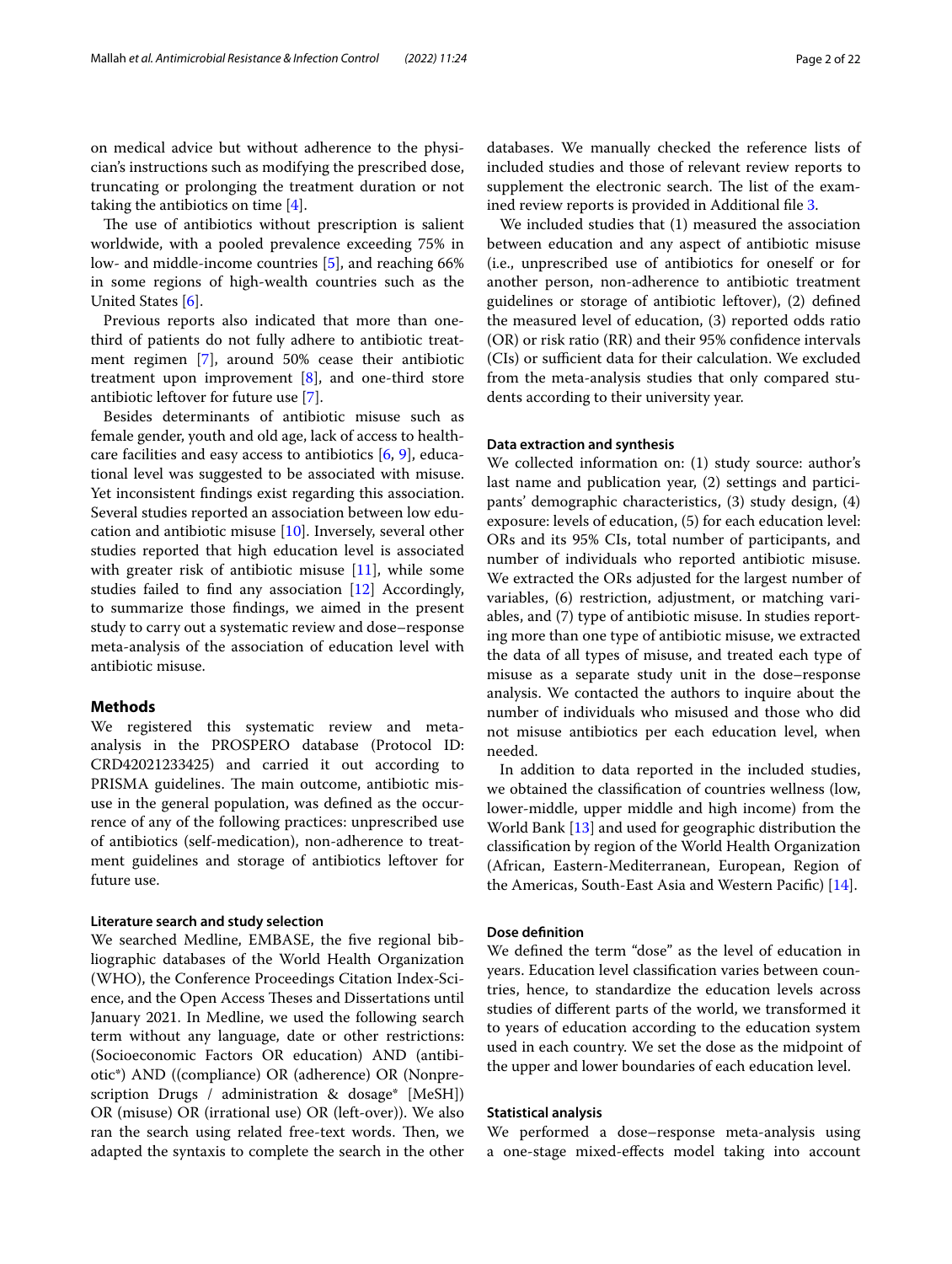heterogeneity across studies [\[15\]](#page-20-14). We carried out categorical and continuous approaches.

#### *Categorical approach*

To facilitate tabular presentation of the summary ORs, and in line with other studies, we further recategorized education level into low  $(\leq 9$  years), medium  $(>9-12$  years), and high  $(>12$  years) levels and used low education level as a referent.

#### *Continuous approach*

We applied a linear function to estimate a summary OR of antibiotic misuse associated with an increase of 1 year of education. Then, we flexibly modelled education using restricted cubic splines with 3 knots fxed at 10th, 50th and 90th percentiles of its distribution, and tested departure of the second spline from linearity.

We undertook stratifed dose–response analyses of the level of education with antibiotic misuse. The analysis was stratifed by study design, type of antibiotic misuse, geographic region, country wellness, methods of exposure ascertainment, comparability (adjustment for age and gender), and publication year, using 2015, the year of publication by the World Health Organization of the global action plan against antibiotic resistance, as a cutoff limit  $[16]$  $[16]$  $[16]$ .

#### **Quality assessment**

We appraised the quality of the studies included in the meta-analysis using the Newcastle–Ottawa Scale for cohort and cross-sectional studies [[17](#page-20-16), [18\]](#page-20-17). Two epidemiologists (AF and NM) performed the quality assessment, and disagreements were resolved by consensus through discussion with a third epidemiologist (BT). Seven criteria were evaluated. The following five criteria were common to cohort and cross-sectional designs: (1) justifed sample size; (2) application of previously tested or validated questionnaire to ascertain education level; (3) use of external assessment in addition to questionnaire to ascertain antibiotic misuse; (4) described and appropriate statistical analysis; and (5) adjustment, matching or restriction for age and gender. Additionally, we evaluated two criteria that were specifc to study design. For cohort studies we checked (1) if the study sample was representative of the general population and (2) if the response rate was more than 50%. For cross-sectional studies we examined (1) if the study population was defned; (2) if the response rate was reported. We gave one point for the fulflment of each of the seven criteria, and then summed those points to obtain a quality score of a maximum of seven points. When the information on an item was absent in the publication, this item scored zero point.

# **Publication bias**

We checked publication bias visually using funnel plot, and formally through Egger's test [[19](#page-20-18)] and the trim and fll method [[20\]](#page-20-19).

# **Results**

# **Literature search and study selection**

Out of 1458 identifed studies, 85 fulflled the inclusion criteria and were included in the meta-analysis (Fig. [1](#page-3-0)). The general characteristics of the included studies are summarized in Table [1](#page-4-0) and Additional fles [1](#page-19-1) and [2](#page-19-1) and their references are provided in Additional fle [3.](#page-19-0) Out of all contacted authors to inquire about missing data in Table [1,](#page-4-0) three answered our inquiry [\[21](#page-20-20)[–23\]](#page-20-21). Eighty-three studies were of cross-sectional design and the remaining two studies were cohort studies. They encompassed a total population of 85,789 subjects, out of whom 24,579 had misused antibiotics as follows: use without prescription (N=15,780), storage of antibiotics (N=6077), nonadherence to antibiotic treatment regimen  $(N=2293)$ and several concomitant types of misuse  $(N=429)$ . When studies provided data for several types of misuse, each type was treated as a separate study, making a total of 94 studies introduced in the dose–response analysis. The studies were published between 2000 and 2021 and originated from 42 diferent countries. All studies were published in English, except fve that were available in Croatian, Italian, and Spanish.

# **Education level and antibiotic misuse** *Overall association*

Compared to low education level  $(\leq 9$  years), overall, medium education  $(>9-12$  years) is not associated with antibiotic misuse (OR =  $0.94$ ; 95% CI 0.83, 1.06) (Table [2](#page-16-0)). Nonetheless, high education level (>12 years) is associated with 14% lower odds of antibiotic misuse, albeit with large confidence intervals  $(OR = 0.86; 95\% \text{ CI } 0.72, 1.03)$ (Table [2\)](#page-16-0). In the continuous approach, the data accords well with a flat linear association between education and antibiotic misuse (OR=0.99; 95% CI 0.97, 1.00) (Table [2](#page-16-0) and Fig. [2](#page-17-0)).

# **Subgroup analysis**

# *Type of misuse*

The categorical and continuous approaches revealed that education level is not associated with unprescribed antibiotics use (OR of 1-year increment  $=0.99$ ; 95% CI: 0.97, 1.00) or non-adherence to treatment regimen (OR of 1-year increment=0.99; 95% CI 0.96, 1.03). Nonetheless, high education level is associated with 41% higher odds of storage of antibiotics ( $OR = 1.41$ ; 95% CI 1.22, 1.64), compared to low education. The association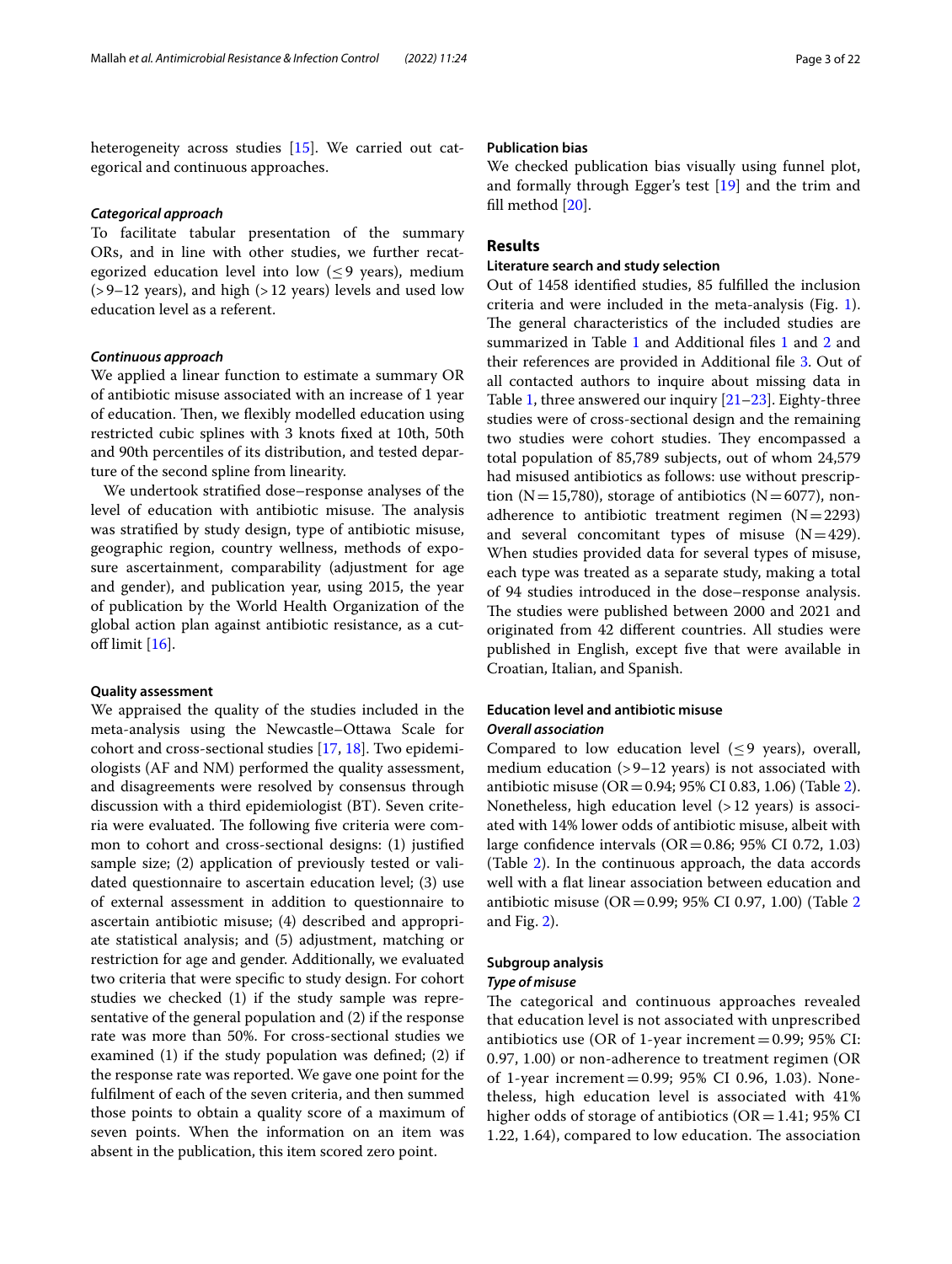

<span id="page-3-0"></span>with antibiotic storage was also observed for medium education level, yet with smaller magnitude ( $OR = 1.17$ ; 95% CI 0.93, 1.48) (Table [2](#page-16-0)). These findings are in line with that of the continuous approach in which 1-year increment in education is associated with 3% higher odds of antibiotics storage  $(OR = 1.03; 95\% \text{ CI } 1.01,$ 1.06) (Table  $2$ ). The association of education with several concomitant types of antibiotic misuse could not be determined using the categorical approach due to insufficient observations, yet the continuous approach showed that each 1-year increase in education is

associated with 9% lower odds of antibiotic misuse in general (OR=0.91; 95% CI 0.87, 0.95) (Table [2](#page-16-0)).

#### *Country economy*

In high-wealth countries, the odds of antibiotic misuse are 20% lower in individuals with medium education than in those with low education level ( $OR = 0.80$ ; 95% CI 0.66, 0.97). In countries with lower-middle economy, high education is associated with 30% reduced odds of antibiotic misuse, compared to low education ( $OR = 0.70$ ; 95% CI; 0.44, 1.13). Moreover, in these countries, each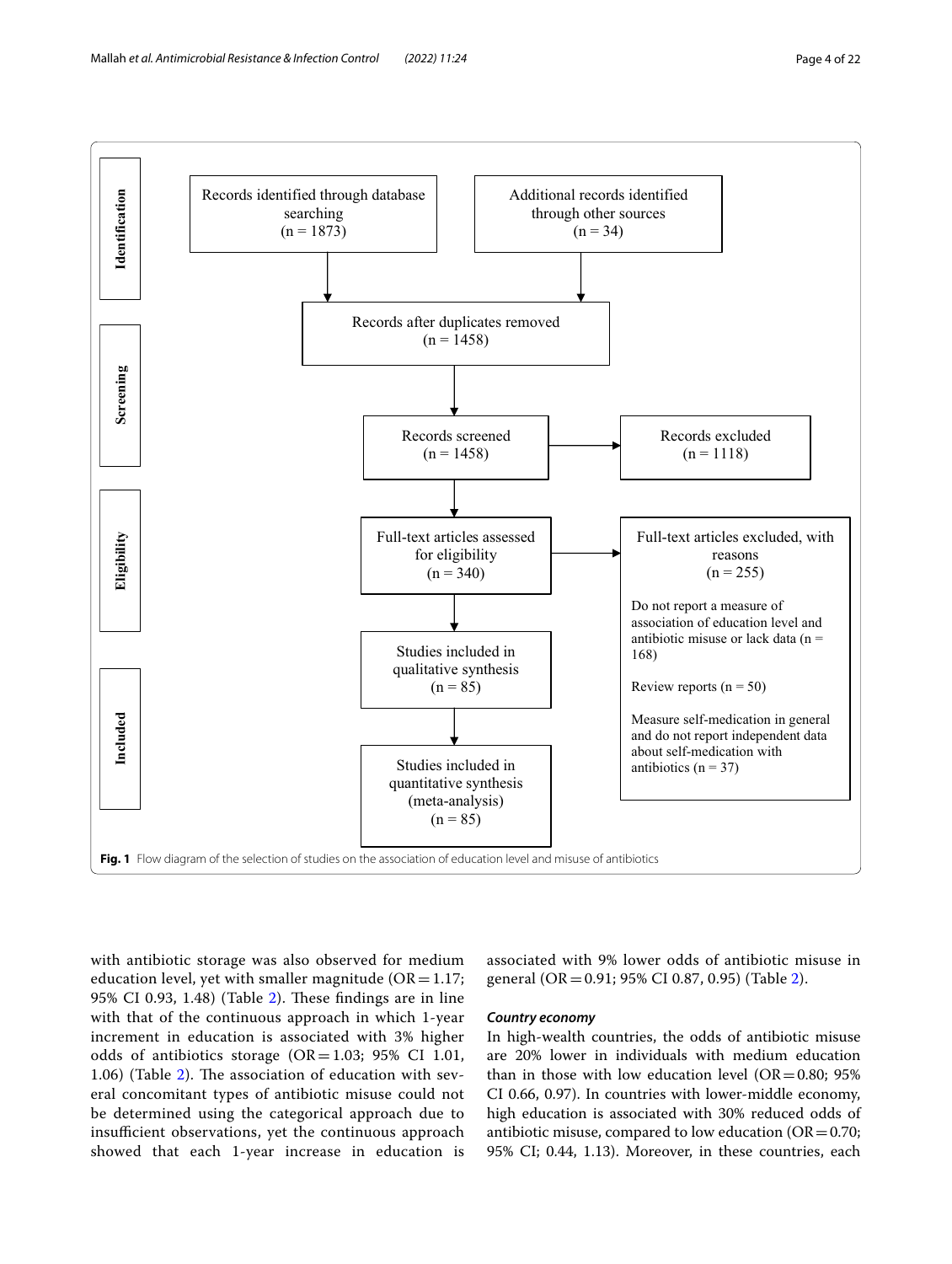| Table 1                                |           | General characteristics of studies about education level and misuse of antibiotics |                      |                                       |                               |                                                  |                                                                                                                                                               |                                                                     |                                                                                                                                                                                                                         |
|----------------------------------------|-----------|------------------------------------------------------------------------------------|----------------------|---------------------------------------|-------------------------------|--------------------------------------------------|---------------------------------------------------------------------------------------------------------------------------------------------------------------|---------------------------------------------------------------------|-------------------------------------------------------------------------------------------------------------------------------------------------------------------------------------------------------------------------|
| Source                                 | Country   | Age (years)                                                                        | Gender               | Population                            | Type of misuse                | Dose                                             | z                                                                                                                                                             | OR (95% CI)<br>$\mathbf{C}$                                         | matching factors<br>restriction or<br>Adjustment,                                                                                                                                                                       |
| Afari-Asiedu 2020<br>Cohort studies    | Ghana     | (< 20 to > 60)<br>Adults                                                           | M: 36.0%<br>F: 64%   | General population                    | Any misuse                    | 13.0<br>$\overline{8}0$<br>$\rm ^{\circ}$<br>3.5 | $\overline{\mathrm{o}}$<br>$\mathfrak{Z}$<br>27<br>176<br>283<br>138<br>164                                                                                   | 0.40 (0.20, 0.70)<br>0.90 (0.40, 1.70)<br>0.60 (0.30, 1.10)<br>001  | health insurance, type<br>Age, gender, marital<br>status, occupation,<br>place of residence,<br>of drug supplier                                                                                                        |
| Ho 2010                                | Australia | Adults ( $\geq$ 18)<br>$\leq 30$ to $>45$                                          | M: 43%<br>F: 57%     | Emergency depart-<br>ment attendants  | Non-adherence                 | 12.0<br>15.5<br>3.0<br>60                        | $\frac{\infty}{2}$<br>$\supseteq$<br>$\frac{1}{2}$<br>$\overline{\phantom{a}}$<br>$\circ$<br>$\frac{\circ}{\circ}$<br>$\overline{70}$<br>35<br>$\overline{7}$ | 0.79 (0.46, 4.55)<br>0.39 (0.06, 2.78)<br>0.33 (0.08, 1.43)<br>1.00 | number of usual medi-<br>use of herbal medicine<br>status, having a regular<br>cations, place of birth,<br>general practitioner,<br>Age, gender, marital<br>status, employment                                          |
| Cross-sectional studies<br>Moktan 2021 | India     | Adults (>18)                                                                       | M: 61.3%<br>F: 38.7% | Attendants of primary<br>care centers | Use without prescrip-<br>tion | 14.5<br>19.0<br>$\overline{0}$ .<br>6.5          | $\supseteq$<br>65<br>59<br>35<br>206<br>158<br>112<br>28                                                                                                      | 0.61 (0.26, 1.42)<br>0.61 (0.28, 1.37)<br>0.79 (0.35, 1.80)<br>1.00 | antibiotics), symptoms<br>friend influence (other<br>status, income, public<br>frequency of doctors'<br>self-medicating with<br>consultation, family/<br>Age, gender, marital<br>and private clinics,<br>family members |
| Bianco 2020                            | ltaly     | mean ± SD:<br>47.8±16.7<br>Adults                                                  | M: 41.2%<br>F: 58.8% | Attendants of primary<br>care centers | Use without prescrip-<br>tion | 11.0<br>16.0<br>4.0                              | $\mathbf{I}$<br>$\mathsf I$<br>$\overline{\phantom{a}}$<br>$\mathbb I$<br>$\mathbf{I}$<br>Т                                                                   | 1.38 (0.86, 2.21)<br>1.34 (0.78, 2.29)<br>00.1                      | used antibiotics in the<br>having a kid who had<br>Age, gender, marital<br>status, employment<br>status, nationality,<br>(minor illness)<br>last year                                                                   |
| Elmahi 2020                            | Sudan     | Adults $($ > 18)                                                                   | M: 52.8%<br>F: 47.2% | General population                    | Use without prescrip-<br>tion | 14.5<br>6.0                                      | 23<br>211<br>35                                                                                                                                               | 0.76 (0.36, 1.61)<br>1.00<br>125                                    | Age                                                                                                                                                                                                                     |
| Hallit 2020                            | Lebanon   | good practice<br>$33.33 \pm 8.80$<br>bad practice<br>$mean \pm SD$ :<br>Adults     | M: 48.5%<br>F: 51.5% | Children caregivers                   | Any misuse                    | 11.0<br>14.5<br>3.0                              | $\Theta$<br>22<br>$\frac{4}{5}$<br>116<br>$\frac{8}{4}$<br>$\overline{Q}$                                                                                     | 0.11 (0.05, 0.26)<br>0.24 (0.09, 0.65)<br>00.1                      | Age                                                                                                                                                                                                                     |

<span id="page-4-0"></span>31.49 ±6.68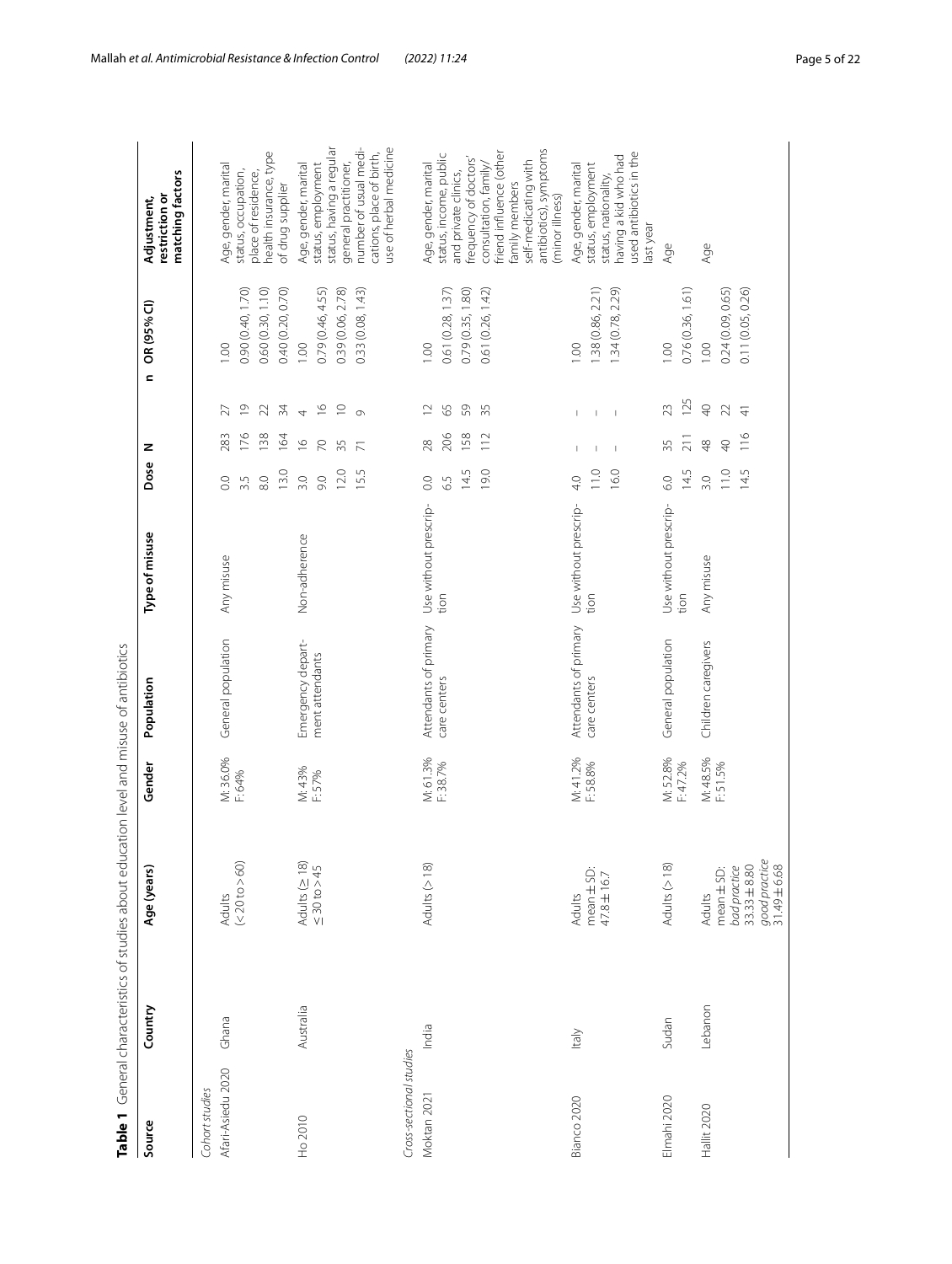| Table 1 (continued) |           |                                            |                  |                     |                       |                |                |                     |                    |                                                                                                               |
|---------------------|-----------|--------------------------------------------|------------------|---------------------|-----------------------|----------------|----------------|---------------------|--------------------|---------------------------------------------------------------------------------------------------------------|
| Source              | Country   | Age (years)                                | Gender           | Population          | Type of misuse        | Dose           | z              | $\epsilon$          | OR (95% CI)        | matching factors<br>restriction or<br>Adjustment,                                                             |
| Mallah 2020         | Lebanon   | Adults (>18)                               | M: 19.4%         | Children caregivers | Any misuse            | 60             | 252            | 등                   | 1,00               | Age, gender, income,                                                                                          |
|                     |           |                                            | F:76.8%          |                     |                       | 14.5           | 1157           | $\odot$             | 0.40 (0.27, 0.64)  | access to medical care<br>of telephone medical<br>facilities, frequency<br>area of residence,<br>consultation |
| Nusair 2020         | Jordan    | ზ,<br>Unrestricted a                       | M: 36.6%         | General population  | Use without prescrip- | $\overline{0}$ | $\overline{5}$ | $\approx$           | 1.00               | $\overline{\phantom{a}}$                                                                                      |
|                     |           | $\frac{1}{200}$                            | F: 63.4%         |                     | tion                  | 5.5            | 52             | $\gtrsim$           | 1.15(0.51, 2.55)   |                                                                                                               |
|                     |           |                                            |                  |                     |                       | 11.5           | 273            | 104                 | 1.13(0.60, 2.11)   |                                                                                                               |
|                     |           |                                            |                  |                     |                       | 15.5           | 1505           | 632                 | 1.33(0.74, 2.38)   |                                                                                                               |
| Rathish 2020        | Sri Lanka | Jnrestricted age                           | M: 47%<br>F: 53% | General population  | Use without prescrip- | 11.0           | 252            | 247                 | 0.001              |                                                                                                               |
|                     |           | group<br>Mean $\pm$ SD:<br>36.0 $\pm$ 21.0 |                  |                     | tion                  | 13.5           | 132            | 127                 | 3.95 (0.74, 21.10) |                                                                                                               |
| Shah 2020           | Pakistan  | $\frac{5}{10}$                             | M: 33%           | General population  | Use without prescrip- | $\rm ^{\circ}$ | 45             | 25                  | 00.1               | Age                                                                                                           |
|                     |           |                                            | F: 67%           |                     | tion                  | 45             | 231            | $\Im$               | 0.12 (0.06, 0.24)  |                                                                                                               |
|                     |           |                                            |                  |                     |                       | 10.5           | 198            | 54                  | 0.30 (0.15, 0.58)  |                                                                                                               |
|                     |           |                                            |                  |                     |                       | 14.5           | 221            | ŕ                   | 0.38 (0.20, 0.73)  |                                                                                                               |
| Xu 2020             | China     | Parents with chil-                         | M: 21.5%         | Children caregivers | Use without prescrip- | 45             | 1344           | $\mathbf{I}$        | 1.00               | Age, gender, income,                                                                                          |
|                     |           | $dren < 13$ years old                      | F:78.5%          |                     | tion                  | 11.0           | 1771           |                     | 0.85 (0.58, 1.25)  | medical background,<br>residential location                                                                   |
|                     |           |                                            |                  |                     |                       | 14.5           | 3164           |                     | 0.77(0.53, 1.14)   |                                                                                                               |
|                     |           |                                            |                  |                     | Antibiotic Storage    | 4.5            | 1344           |                     | 1.00               |                                                                                                               |
|                     |           |                                            |                  |                     |                       | 11.0           | 1771           | $\mathbf{I}$        | .38 (1.19, 1.60)   |                                                                                                               |
|                     |           |                                            |                  |                     |                       | 14.5           | 3164           | $\overline{1}$      | 55 (1.33, 1.81)    |                                                                                                               |
| Ateshim 2019        | Eritrea   | 37 (24)<br>Median (IQR):                   | M: 41.2%         | General population  | Use without prescrip- | $\rm_{\rm CO}$ | 32             | Ξ                   | 0.001              | Age, gender, income,                                                                                          |
|                     |           |                                            | F: 58.8%         |                     | tion                  | 3.0            | 64             | $\overline{2}$      | .96 (0.56, 6.88)   | marital status, occupa-<br>tional status, knowl-                                                              |
|                     |           |                                            |                  |                     |                       | 65             | 95             | $33$                | .62 (0.46, 5.72)   | edge about antibiotics,                                                                                       |
|                     |           |                                            |                  |                     |                       | 9.5            | 246            | $\equiv$            | .92 (0.55, 6.69)   | attitudes towards                                                                                             |
|                     |           |                                            |                  |                     |                       | 14.0           | 140            | $\overline{\infty}$ | 2.8 (0.74, 10.63)  | antibiotics                                                                                                   |
| Bogale 2019         | Ethiopia  | $18$ to $>60$                              | M: 41.3%         | General population  | Use without prescrip- | $_{\odot}$     |                | 26                  | 6.39 (1.45, 28.19) | Age, gender, income,                                                                                          |
|                     |           |                                            | F:58.7%          |                     | tion                  | 4.5            |                | $\overline{z}$      | 50 (0.82, 2.74)    | marital status, residen-<br>tial location, occupa-                                                            |
|                     |           |                                            |                  |                     |                       | 10.5           | $\overline{1}$ | 75                  | 1.46(0.74, 2.87)   | tional status, healthcare                                                                                     |
|                     |           |                                            |                  |                     |                       | 14.5           |                | $\overline{\infty}$ | 001                | profession                                                                                                    |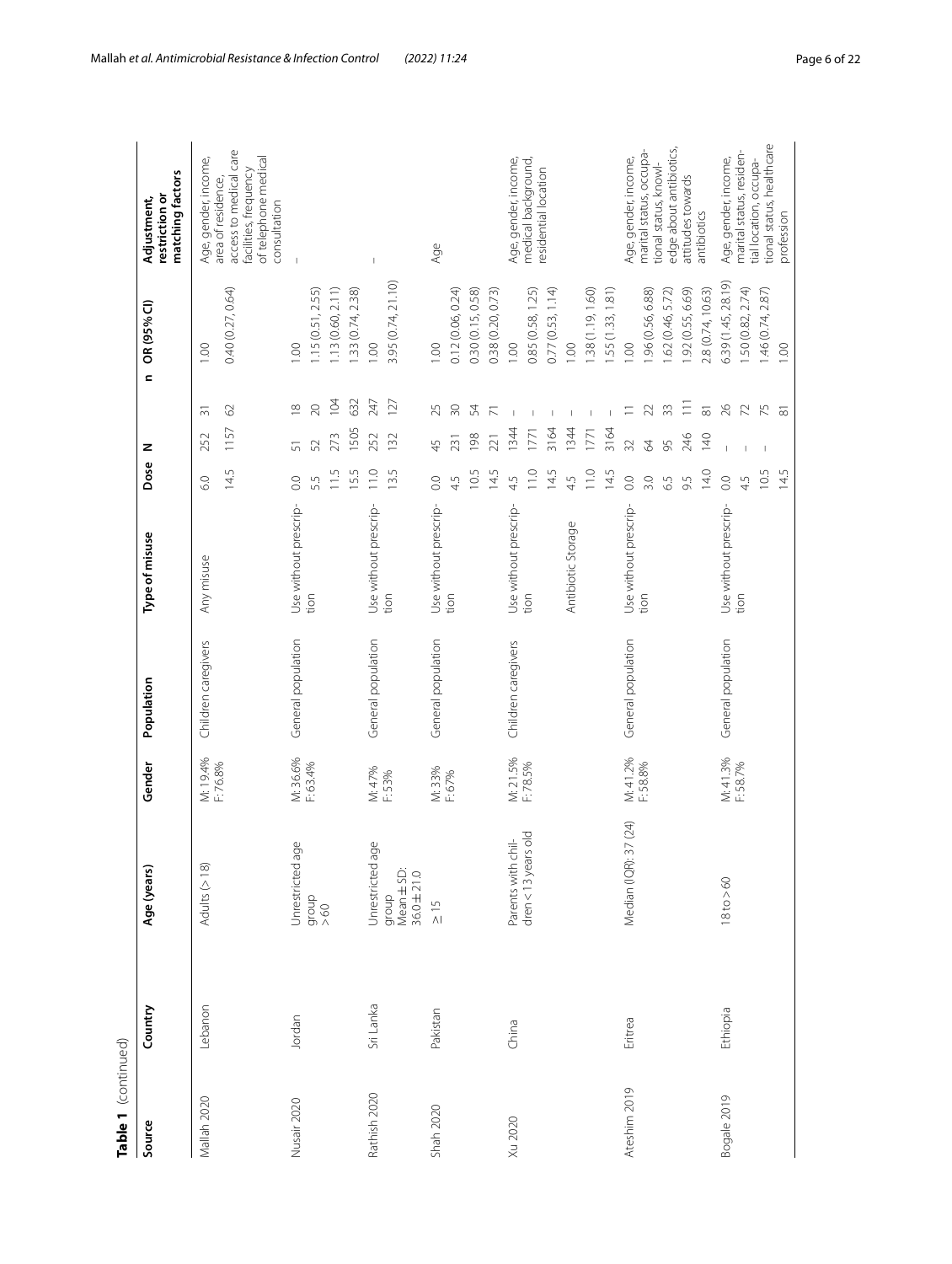| Table 1 (continued) |              |                                                                                |                      |                              |                       |                  |                 |                 |                    |                                                   |
|---------------------|--------------|--------------------------------------------------------------------------------|----------------------|------------------------------|-----------------------|------------------|-----------------|-----------------|--------------------|---------------------------------------------------|
| Source              | Country      | Age (years)                                                                    | Gender               | Population                   | Type of misuse        | Dose             | z               | $\blacksquare$  | OR (95% CI)        | matching factors<br>restriction or<br>Adjustment, |
| Bulabula 2019       | South Africa | Mean ± SD:                                                                     | F:100%               | Pregnant women               | Use without prescrip- | 5.0              | $\overline{4}$  | $\mathbf{I}$    | 1.00               | Age, gender, income,                              |
|                     |              | 29 ± 6.1                                                                       |                      | attending public<br>hospital | tion                  | 11.0             | 228             | $\overline{1}$  | 1.25(0.15, 10.10)  | residential location,<br>knowledge about          |
|                     |              |                                                                                |                      |                              |                       | 15.5             | 5               | Ī               | 1.60 (1.03, 2.55)  | antibiotics, attitudes<br>towards antibiotics     |
| Ekambi 2019         | Cameroon     | $\frac{5}{10}$                                                                 | M: 52%<br>F: 48%     | Attendants of phar-          | Use without prescrip- | 3.0              | 25              | $\infty$        | 1.00               | Age, gender, marital                              |
|                     |              | $\begin{array}{c} \mathsf{Mean} \pm \mathsf{SD:}\\ 35.02 \pm 10.5 \end{array}$ |                      | macies                       | tion                  | 10.0             | 86              | $^{28}$         | 1.02(0.94, 2.66)   | status, occupation                                |
|                     |              |                                                                                |                      |                              |                       | 15.0             | 89              | 33              | 2.07 (1.10, 4.00)  |                                                   |
| Mate 2019           | Mozambique   | Adults $($ > 18)                                                               | M: 26.9%<br>F: 73.1% | General population           | Use without prescrip- | $\overline{O}$ . | 69              | $\overline{C}$  | 1.00               | Age                                               |
|                     |              | Median (IQR): 33<br>$(25 - 47)$                                                |                      |                              | tion                  | 4.0              | 344             | $\Im$           | 0.69 (0.37, 1.26)  |                                                   |
|                     |              |                                                                                |                      |                              |                       | 11.5             | 555             | $\frac{9}{1}$   | 0.83 (0.47, 1.50)  |                                                   |
|                     |              |                                                                                |                      |                              |                       | 14.5             | $\frac{14}{1}$  | 28              | 1.00 (0.50, 1.99)  |                                                   |
|                     |              |                                                                                |                      |                              | Non-adherence         | $\overline{O}$ . | 65              | $\overline{1}$  | 1.00               |                                                   |
|                     |              |                                                                                |                      |                              |                       | 40               | 334             | 88              | 1.19 (0.64, 2.23)  |                                                   |
|                     |              |                                                                                |                      |                              |                       | 11.5             | 531             | 177             | 1.67 (0.91, 3.05)  |                                                   |
|                     |              |                                                                                |                      |                              |                       | 14.5             | 110             | 33              | 1.43 (0.70, 2.90)  |                                                   |
| Mukattash 2019      | Jordan       | $20 \text{ to } \geq 50$                                                       | M: 15.8%             | Children caregivers          | Use without prescrip- | 6.0              | 205             | 106             | 1.00               | Age                                               |
|                     |              |                                                                                | F: 84.2%             |                              | tion                  | 18.0             | 1487            | 554             | 0.56 (0.42, 0.75)  |                                                   |
| Rajendran 2019      | India        | Adults (>18)                                                                   | M: 51%               | General population           | Use without prescrip- | 9.5              | $\overline{51}$ | $\sim$          | 1.00               | Age                                               |
|                     |              |                                                                                | F: 49%               |                              | tion                  | 11.0             | 60              | $\sim$          | 2.57 (0.35, 18.67) |                                                   |
|                     |              |                                                                                |                      |                              |                       | 14.0             | 540             | $\overline{21}$ | 3.01 (0.70, 13.00) |                                                   |
| Sun 2019            | China        | $dren < 13$ years old<br>Parents with chil-                                    | M: 23.5%<br>F:76.5%  | Children caregivers          | Antibiotic storage    | 5.0              | 2519            | 1026            | 00.1               | Age, gender of the<br>parents, gender of          |
|                     |              |                                                                                |                      |                              |                       | 11.0             | 2765            | 1365            | 1.34 (1.20, 1.51)  | the child, socioeco-                              |
|                     |              |                                                                                |                      |                              |                       | 14.5             | 4242            | 2189            | 1.50 (1.33, 1.70)  | residential location and<br>nomic characteristics |
|                     |              |                                                                                |                      |                              |                       |                  |                 |                 |                    | GDP per capita), health<br>nsurance, specialty    |
|                     |              |                                                                                |                      |                              |                       |                  |                 |                 |                    | (medical vs non-<br>medical)                      |
| Voidăzan 2019       | Romania      | Adults (20-80)                                                                 | M: 36.5%<br>F: 63.5% | Attendants of primary        | Use without prescrip- | 2.5              | 200             | $\equiv$        | 1.00               |                                                   |
|                     |              | Mean $\pm$ SD:<br>45 $\pm$ 12.5                                                |                      | care centers                 | tion                  | 60               | 564             | $\approx$       | 3.43 (1.80, 6.56)  |                                                   |
|                     |              |                                                                                |                      |                              |                       | 15.0             | 438             | 102             | 5.22 (2.73, 9.96)  |                                                   |
|                     |              |                                                                                |                      |                              |                       | 22.5             | 790             | $\overline{7}$  | 1.86 (0.97, 3.56)  |                                                   |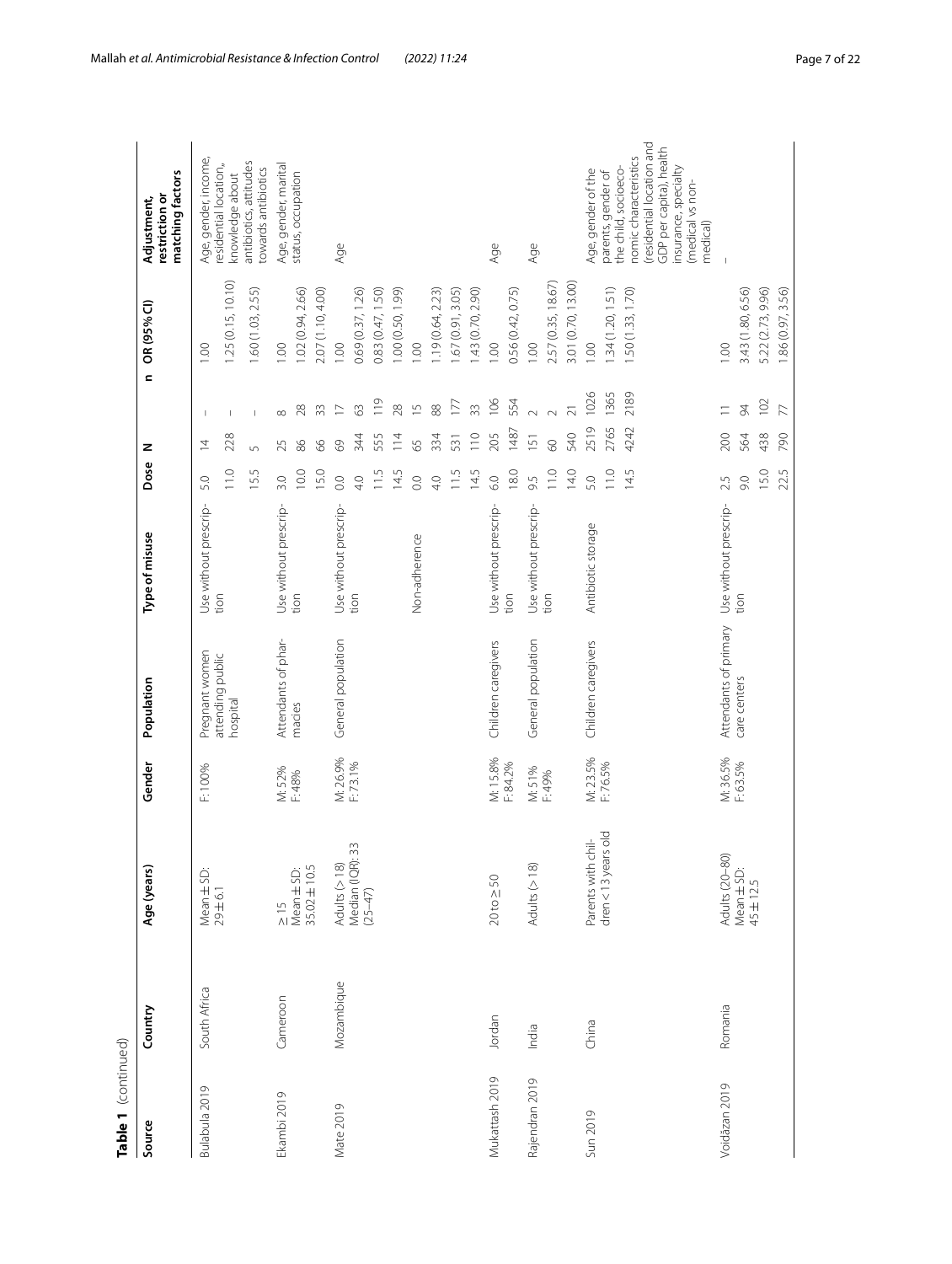| Table 1 (continued) |              |                                      |                        |                                              |                       |                |                 |                     |                   |                                                   |
|---------------------|--------------|--------------------------------------|------------------------|----------------------------------------------|-----------------------|----------------|-----------------|---------------------|-------------------|---------------------------------------------------|
| Source              | Country      | Age (years)                          | Gender                 | Population                                   | Type of misuse        | Dose           | z               | $\mathbf{C}$        | OR (95% CI)       | matching factors<br>restriction or<br>Adjustment, |
| Adisa 2018          | Nigeria      | Mothers of children                  | F: 100%                | Mothers of children                          | Use without prescrip- | 3.0            | $\circ$         | $\infty$            | 001               | Gender                                            |
|                     |              | under five                           |                        | under five attending<br>primary care centers | tion                  | 9.5            | 148             | $\otimes$           | 2.07 (0.79, 5.46) |                                                   |
|                     |              |                                      |                        |                                              |                       | 14.5           | 160             | 73                  | .15(0.44, 3.02)   |                                                   |
| Al-Qahtani 2018     | Saudi Arabia | Adults ( $\geq$ 18)                  | M: 43.4%               | Attendants to primary                        | Use without prescrip- | $\rm_{\odot}$  | $\sim$          | 4                   | 00 <sub>1</sub>   | Age, gender                                       |
|                     |              |                                      | F:56.6%                | care centers                                 | tion                  | 3.5            | $\frac{8}{3}$   | $\frac{1}{2}$       | .13(0.29, 4.35)   |                                                   |
|                     |              |                                      |                        |                                              |                       | 10.5           | 108             | 39                  | .27(0.37, 4.40)   |                                                   |
|                     |              |                                      |                        |                                              |                       | 15.5           | 281             | 119                 | .65 (0.50, 5.49)  |                                                   |
|                     |              |                                      |                        |                                              |                       | 21.0           | $\frac{8}{4}$   | 23                  | 2.07 (0.56, 7.65) |                                                   |
| Chang 2018          | China        | children<br>Caregivers of            | M: 33.3%               | Caregivers of children                       | Use without prescrip- | 4.5            | 336             |                     | 00.1              | Gender, child gender                              |
|                     |              | under seven                          | F: 66.7%               | under seven                                  | tion                  | 11.0           | 1428            |                     | 0.75 (0.57, 0.98) | of children, health<br>and age, number            |
|                     |              |                                      |                        |                                              |                       | 14.5           | 1407            |                     | 0.82 (0.62, 1.08) | insurance, residential                            |
|                     |              |                                      |                        |                                              |                       | 19.0           | 187             |                     | 0.86 (0.56, 1.32) | ocation                                           |
| Cheng 2018          | China        | $30 \text{ to } \geq 71$             | M: 41.4%<br>F: 68.3%   | General rural popula-                        | Use without prescrip- | $\rm_{\rm CO}$ | 135*            | 83*                 | 00.1              | Age, gender, household                            |
|                     |              |                                      |                        | tion                                         | tion                  | 3.5            | $165*$          | $112*$              | 1.19(0.69, 2.05)  | size, health insurance                            |
|                     |              |                                      |                        |                                              |                       | 8.0            | $22^{*}$        | 139*                | 0.89 (0.50, 1.57) |                                                   |
|                     |              |                                      |                        |                                              |                       | 13.0           | $97*$           | 57*                 | 0.84 (0.40, 1.74) |                                                   |
| Dar-Odeh 2018       | Saudi Arabia | $15 - 64$                            | M: 40.7%<br>F: 59.3%   | Attendants of primary                        | Use without prescrip- | 6.0            | 138             | $\overline{4}$      | 1.00              | Age                                               |
|                     |              | Mean $\pm$ SD:<br>29.08 $\pm$ 9.32   |                        | care centers                                 | tion                  | 15.5           | 333             | $\overline{\infty}$ | 0.63 (0.41, 0.97) |                                                   |
|                     |              |                                      |                        |                                              |                       | 21.0           | 29              | $\triangleright$    | 0.62(0.25, 1.56)  |                                                   |
| El-Sherbiny 2018    | Egypt        | Adults ( $\geq$ 18)                  | M: 50.3%               | Attendants of primary                        | Any misuse            | 6.0            | 419             |                     | 1.00              | Age, gender, income,                              |
|                     |              |                                      | F: 49.7%               | care centers                                 |                       | 14.5           | 181             | $\overline{1}$      | 0.52 (0.34, 0.79) | occupation, residential<br>ocation                |
| Horumpende 2018     | Tanzania     | 23<br>Median (IQR): 2<br>(20.5–36.5) | M: 53.33%<br>F: 46.67% | General population                           | Use without prescrip- | $\rm_{\rm CO}$ |                 | Ō                   | 00.1              | Age, gender, income,                              |
|                     |              |                                      |                        |                                              | tion                  | 4.0            | $\equiv$        | $\gtrsim$           | .45 (0.46, 4.51)  | marital status, occupa-                           |
|                     |              |                                      |                        |                                              |                       | 10.0           | $\overline{2}$  | 95                  | .02(0.32, 3.25)   | tion                                              |
| Kamata 2018         | Japan        | $20 - 69$                            | M: 51.2%<br>F: 48.8%   | General population                           | Antibiotic storage    | 5.0            | $\equiv$        | $\approx$           | 001               | Age                                               |
|                     |              |                                      |                        |                                              |                       | 11.0           | 265             | 115                 | 0.52 (0.30, 0.89) |                                                   |
|                     |              |                                      |                        |                                              |                       | 14.5           | 932             | 254                 | 0.78(0.46, 1.32)  |                                                   |
|                     |              |                                      |                        |                                              | Non-adherence         | 5.0            | $\overline{11}$ | $\approx$           | 1.00              |                                                   |
|                     |              |                                      |                        |                                              |                       | 11.0           | 1265            | 282                 | 0.94 (0.59, 1.48) |                                                   |
|                     |              |                                      |                        |                                              |                       | 14.5           | 1932            | 479                 | 1.08 (0.69, 1.69) |                                                   |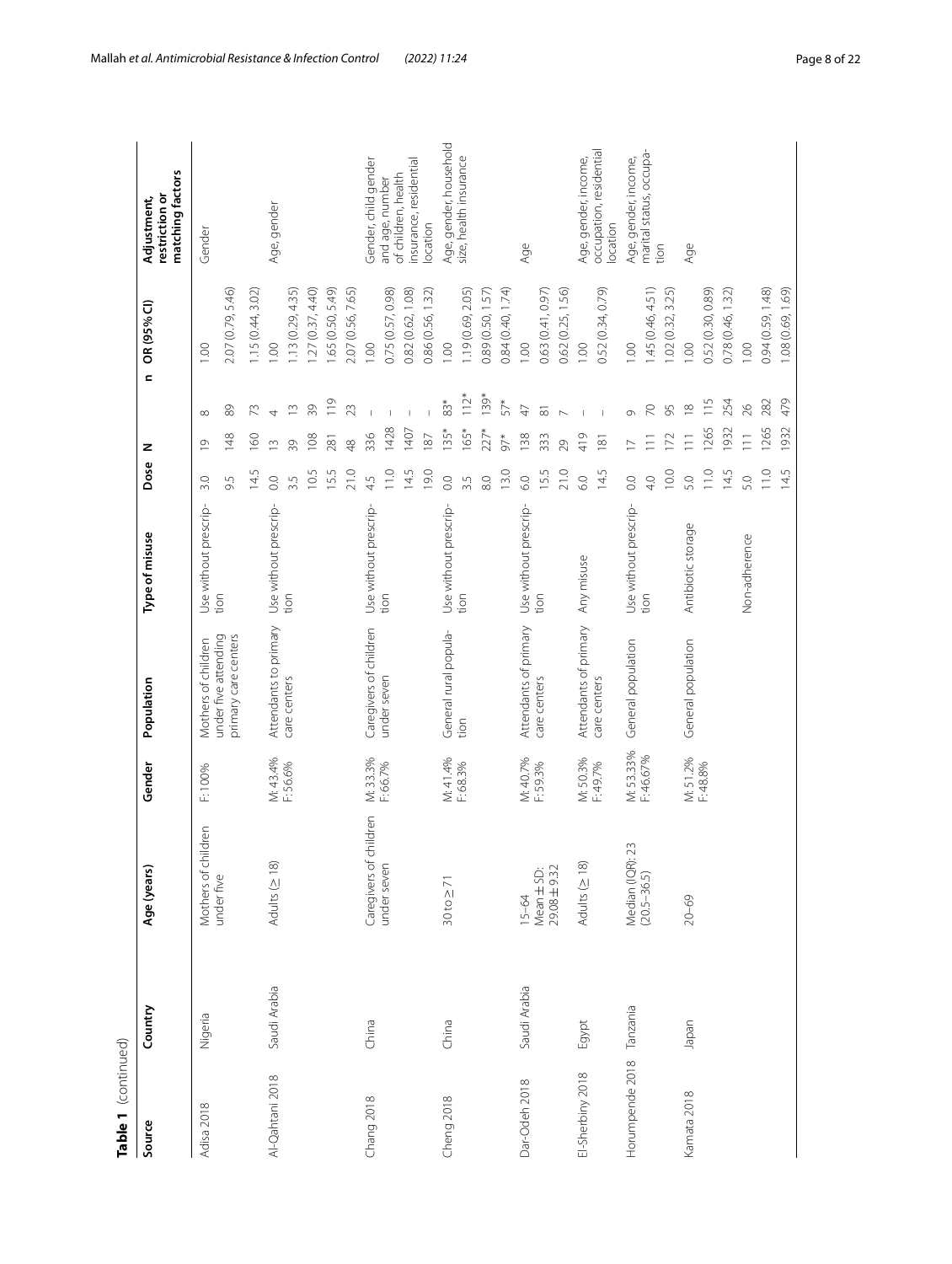| Table 1 (continued) |              |                                        |                      |                                       |                               |                  |                  |                          |                          |                                                                                            |
|---------------------|--------------|----------------------------------------|----------------------|---------------------------------------|-------------------------------|------------------|------------------|--------------------------|--------------------------|--------------------------------------------------------------------------------------------|
| Source              | Country      | Age (years)                            | Gender               | Population                            | Type of misuse                | Dose             | z                | $\mathbf{C}$             | OR (95% CI)              | matching factors<br>restriction or<br>Adjustment,                                          |
| Ngu 2018            | Cameroon     | $\sqrt{2}$<br>≥ 21<br>Median (IQR): 35 | M: 44.8%<br>F: 55.2% | Attendants of primary<br>care centers | Use without prescrip-<br>tion | $\rm ^{0}$       | 29               | $\overline{4}$           | 1.00                     | Age                                                                                        |
|                     |              | $(27 - 49)$                            |                      |                                       |                               | $\overline{6}$   | 279              | 115                      | 0.75(0.35, 1.62)         |                                                                                            |
| Redzick 2018        | Croatia      |                                        | M: 26.1%             | Attendants of primary                 | Use without prescrip-         | 4.5              | 32               | $\infty$                 | 1.00                     | Age                                                                                        |
|                     |              |                                        | F:73.9%              | care centers                          | tion                          | 10.5             | 312              | 38                       | 0.42 (0.17, 0.99)        |                                                                                            |
|                     |              |                                        |                      |                                       |                               | 14.5             | 8                | $\overline{4}$           | 0.21 (0.06, 0.78)        |                                                                                            |
|                     |              |                                        |                      |                                       |                               | 19.0             | 140              | $\overline{C}$           | 0.28 (0.10, 0.76)        |                                                                                            |
| Tong 2018           | China        | $< 45 \text{ to} > 60$                 | M: 47.6%             | Attendants of primary                 | Non-adherence                 | 65               | 323              | 286                      | 00.1                     | Age, gender, income,                                                                       |
|                     |              |                                        | F: 52.4%             | care centers                          |                               | 14.5             | 391              | 335                      | 0.77 (0.50, 1.21)        | ment status, knowledge<br>occupation, employ<br>residential location,<br>about antibiotics |
| Abdelrahman 2017    | Saudi Arabia | $<$ 18 to $>$ 65                       | M: 71.5%             | General population                    | Use without prescrip-         | $_{\odot}$       | $\infty$         | 4                        | 1.00                     | Age                                                                                        |
|                     |              |                                        | F: 28.5%             |                                       | tion                          | 5.0              | 58               | $\overline{2}1$          | 0.57 (0.13, 2.51)        |                                                                                            |
|                     |              |                                        |                      |                                       |                               | 11.0             | 360              | 117                      | 0.48 (0.12, 1.96)        |                                                                                            |
|                     |              |                                        |                      |                                       |                               | 15.5             | 602              | 248                      | 0.70(0.17, 2.83)         |                                                                                            |
| Albawani 2017       | Yemen        | $\geq$ 18<br>Mean $\pm$ SD: 28.6       | M: 56.2%<br>F: 43.8% | Attendants of phar-                   | Use without prescrip-         | 5.0              | $\overline{Q}$   | 36                       | 001                      | Age                                                                                        |
|                     |              | $6 + 7.7$                              |                      | macies                                | tion                          | 11.0             | $\overline{7}$   | $8^{\circ}$              | 2.52 (0.53, 11.87)       |                                                                                            |
|                     |              |                                        |                      |                                       |                               | 15.0             | 229              | $\overline{9}$           | 0.56 (0.19, 1.66)        |                                                                                            |
| <b>Akici 2017</b>   | Turkey       | $\frac{5}{10}$                         | M: 42.6%             | Attendants of primary                 | Use without prescrip-         | $\overline{0}$ . | $\frac{8}{1}$    | $\infty$                 | 1.00                     |                                                                                            |
|                     |              |                                        | F: 57.4%             | care centers                          | tion                          | 4.5              | $\frac{8}{1}$    | $\circ$                  | 0.63 (0.16, 2.41)        |                                                                                            |
|                     |              |                                        |                      |                                       |                               | 10.5             | $\frac{8}{10}$   | $\infty$                 | 1.11(0.29, 4.20)         |                                                                                            |
|                     |              |                                        |                      |                                       |                               | 14.5             | $\frac{8}{1}$    | $\circ$                  | 1.25(0.34, 4.64)         |                                                                                            |
|                     |              |                                        |                      |                                       | Non-adherence                 | $\rm_{0.0}$      | $\circ$          | $\circ$                  | 1.00                     |                                                                                            |
|                     |              |                                        |                      |                                       |                               | 4.5              | $\circ$          | $\circ$                  | .00 (0.14, 7.10)         |                                                                                            |
|                     |              |                                        |                      |                                       |                               | 10.5             | G                | $\overline{\phantom{a}}$ | 1.75(0.22, 14.22)        |                                                                                            |
|                     |              |                                        |                      |                                       |                               | 14.5             | G                | $\overline{\phantom{0}}$ | 1.75(0.22, 14.22)        |                                                                                            |
|                     |              |                                        |                      |                                       | Antibiotic storage            | $\overline{O}$ . | $\infty$         | $\sim$                   |                          |                                                                                            |
|                     |              |                                        |                      |                                       |                               | 4.5              | $\circ$          | 4                        | 1.67(0.23, 12.22)        |                                                                                            |
|                     |              |                                        |                      |                                       |                               | 10.5             | $\infty$         | $\cup$                   | 2.78 (0.37, 21.03)       |                                                                                            |
|                     |              |                                        |                      |                                       |                               | 14.5             | $\circ$          | $\circ$                  | 3.33 (0.45, 24.44)       |                                                                                            |
| Barber 2017         | Philippines  | Adults (≥ 18)<br>Median (IQR): 32 (20) | M: 37.2%<br>F: 56.7% | General population                    | Use without prescrip-<br>tion | 10.5<br>3.5      | 186<br>$\approx$ | 143<br>$\degree$         | 0.77(0.30, 1.67)<br>1.00 | Age, gender, household<br>size                                                             |
|                     |              |                                        |                      |                                       |                               |                  |                  |                          |                          |                                                                                            |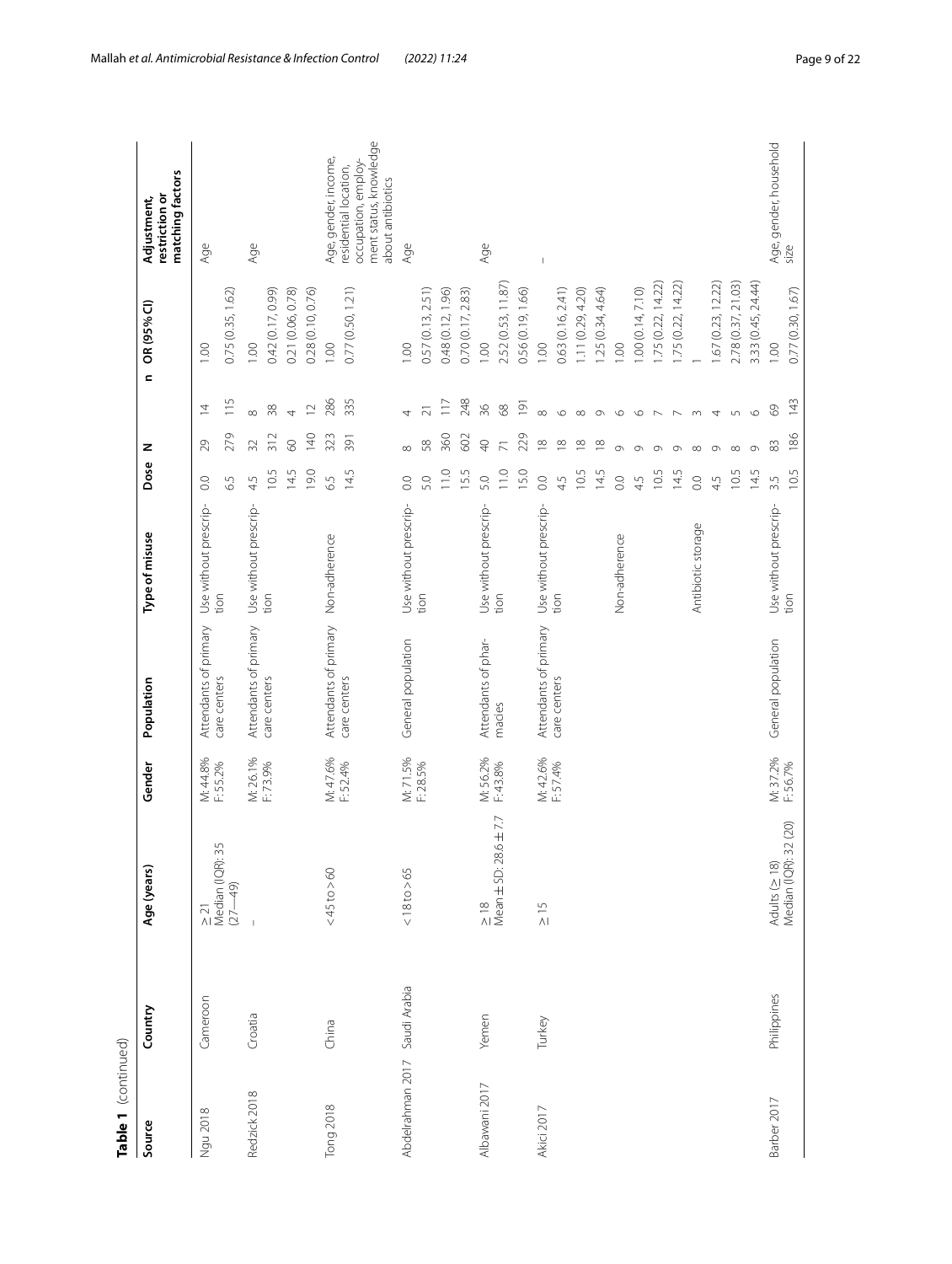| Table 1 (continued) |           |                                                          |                        |                                       |                               |                                       |                                                |                                                               |                                                                     |                                                                                                                                                                                                                             |
|---------------------|-----------|----------------------------------------------------------|------------------------|---------------------------------------|-------------------------------|---------------------------------------|------------------------------------------------|---------------------------------------------------------------|---------------------------------------------------------------------|-----------------------------------------------------------------------------------------------------------------------------------------------------------------------------------------------------------------------------|
| Source              | Country   | Age (years)                                              | Gender                 | Population                            | Type of misuse                | Dose                                  | z                                              | $\mathbf{c}$                                                  | OR (95% CI)                                                         | matching factors<br>restriction or<br>Adjustment,                                                                                                                                                                           |
| Erku 2017           | Ethiopia  | 33.19±10.82<br>$Mean \pm SD$ :<br>$<$ 29 to $>$ 60       | M: 25.9%<br>F: 74.9%   | General population                    | Use without prescrip-<br>tion | 14.5<br>10.5<br>$\overline{0}$<br>4.5 | 179<br>182<br>201<br>88                        | 159<br>125<br>180<br>$\overline{\wedge}$                      | 1.96 (0.91, 4.51)<br>5.01 (2.62, 9.34)<br>2.81 (1.32, 6.15)<br>1.00 | hold size, employment<br>tion about healthcare<br>Age, gender, income,<br>marital status, house-<br>institutions, satisfac-<br>status, frequency of<br>visiting health care<br>service                                      |
| Gebrekirstos 2017   | Ethiopia  | 30 (16)<br>Median (IQR):<br>Adults ( $\geq$ 18)          | M: 60.6%<br>F: 39.4%   | Attendants of phar-<br>macies         | Use without prescrip-<br>tion | 10.5<br>14.5<br>$\overline{0}$<br>4.5 | 219<br>149<br>260<br>152                       | 100<br>121<br>75<br>$\overline{7}$                            | 0.86 (0.60, 1.31)<br>0.89 (0.60, 1.33)<br>0.93 (0.59, 1.47)<br>1.00 | location, type of illness,<br>with antibiotics, access<br>marital status, employ-<br>Age, gender, income,<br>healthcare insurance,<br>previous experience<br>hold size, residential<br>ment status, house-<br>to healthcare |
| Hassali 2017        | Malaysia  | Mean ± SD: 28.7 ± 7.4<br>Adults ( $\geq$ 18)             | M: 42.75%<br>F: 57.25% | General population                    | Any misuse                    | 14.0<br>8.5                           | 339<br>5                                       | $\overline{11}$<br>$\infty$                                   | 0.83 (0.53, 1.31)<br>1.00                                           | Age, gender, income,<br>occupation, employ-<br>ment status, health<br>marital status, race,<br>healthcare related<br>insurance                                                                                              |
| Jamhour 2017        | Lebanon   | Adults ( $\geq$ 18)                                      | M: 45.5%<br>F: 54.5%   | General population                    | Use without prescrip-<br>tion | 11.0<br>45                            | 151<br>34                                      | $\%$<br>$\overline{4}$                                        | 1.45 (0.68, 3.08)<br>1.00                                           | tional level, specialty<br>Age, gender, educa-<br>(unrelated to health<br>care)                                                                                                                                             |
| Kajeguka 2017       | Tanzania  | Adults ( $\geq$ 18)<br>Mean $\pm$ SD:<br>35.4 $\pm$ 13.4 | M: 48.0%<br>F: 52.0%   | General population                    | Use without prescrip-<br>tion | 16.0<br>11.0<br>4.0<br>0.0            | 133<br>26<br>74<br>87                          | $\frac{\circ}{\circ}$<br>$\frac{4}{6}$<br>33<br>$\mathcal{L}$ | 0.38 (0.12, 0.94)<br>1.10(0.46, 2.64)<br>1.03(0.41, 2.57)<br>001    | ment status, self-treated<br>marital status, employ-<br>Age, gender, income,<br>condition                                                                                                                                   |
| Kurniawan 2017      | Indonesia | 45<br>Median (IQR): 4<br>(18–49)<br>Adults ( $\geq$ 18)  | M: 34.3%<br>F: 65.8%   | Attendants of primary<br>care centers | Use without prescrip-<br>tion | 11.0<br>14.5<br>3.5<br>8.0            | 139<br>26<br>$\overline{4}$<br>$\overline{31}$ | $\overline{101}$<br>$\frac{8}{10}$<br>24<br>$\overline{37}$   | 0.44 (0.08, 2.30)<br>0.22 (0.05, 0.98)<br>0.12 (0.02, 0.58)<br>00.1 | marital status, employ-<br>Age, gender, income,<br>ment status, health<br>insurance                                                                                                                                         |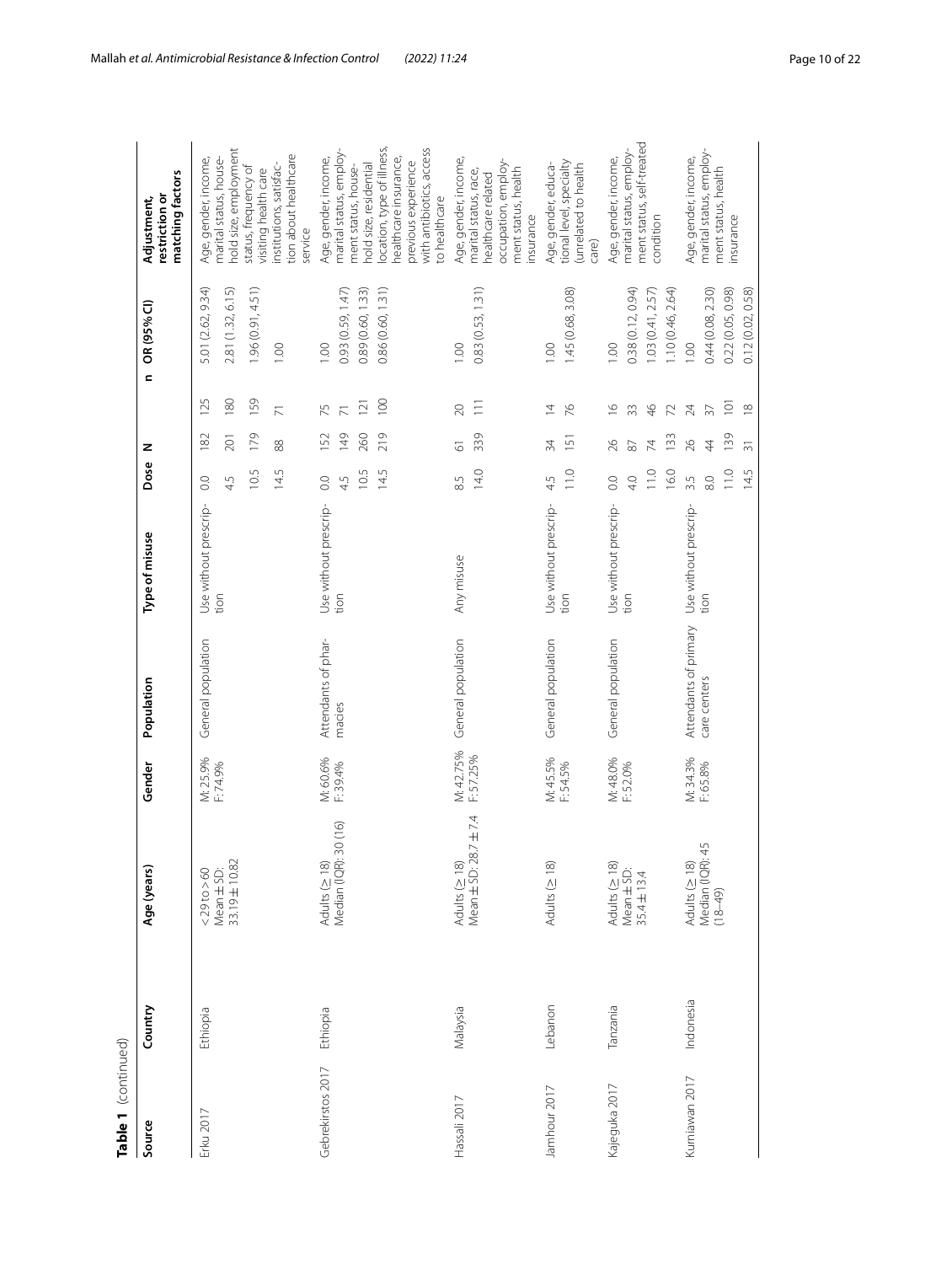| Table 1 (continued)      |              |                                                      |                        |                                       |                               |                                            |                                          |                                                                  |                                                                                            |                                                                                                                                                                                       |
|--------------------------|--------------|------------------------------------------------------|------------------------|---------------------------------------|-------------------------------|--------------------------------------------|------------------------------------------|------------------------------------------------------------------|--------------------------------------------------------------------------------------------|---------------------------------------------------------------------------------------------------------------------------------------------------------------------------------------|
| Source                   | Country      | Age (years)                                          | Gender                 | Population                            | Type of misuse                | Dose                                       | z                                        | $\epsilon$                                                       | OR (95% CI)                                                                                | matching factors<br>restriction or<br>Adjustment,                                                                                                                                     |
| Senadheera 2017          | Sri Lanka    | Adults $( \geq 18)$                                  | M: 31.30%<br>F: 68.70% | General population                    | Use without prescrip-<br>tion | 13.5<br>11.0                               | 245<br>362                               | $\overline{4}$<br>$\sqrt{2}$                                     | 0.32 (0.17, 0.63)<br>1.00                                                                  | months, knowledge of<br>household size, receiv-<br>ment in the last three<br>Age, gender, income,<br>employment status,<br>ing medical treat-<br>health insurance,<br>antibiotic name |
| Torres <sub>2017</sub>   | Ecuador      | range: 18-64<br>Adults ( $\geq$ 18)                  | M: 45.6%<br>F: 54.4%   | General population                    | Use without prescrip-<br>tion | 10.5<br>14.5<br>3.5                        | 173<br>195                               | 102<br>83<br>22                                                  | .22(0.65, 2.28)<br>.45 (0.78, 2.69)<br>1.00                                                | Age                                                                                                                                                                                   |
| Abdulraheem 2016 Nigeria |              | Median (range): 25<br>(19–68)<br>Adults ( $\geq$ 18) | M: 61.1%<br>F: 38.9%   | Attendants of primary<br>care centers | Use without prescrip-<br>tion | 14.5<br>3.5<br>9.5                         | 390<br>623<br>137                        | $\overline{1}$                                                   | .24(1.13, 1.87)<br>.32(1.18, 1.96)<br>00.1                                                 | Age, gender, symptoms,<br>occupation                                                                                                                                                  |
| Aleem 2016               | Saudi Arabia | $<$ 25 to $\geq$ 55                                  | M: 39.5%<br>F: 60.5%   | Children caregivers                   | Use without prescrip-<br>tion | 15.0<br>6.0                                | 508<br>102                               | 29<br>$\overline{4}$                                             | 0.23 (0.13, 0.39)<br>00.1                                                                  | Age, gender, income,<br>household size                                                                                                                                                |
| Al Rasheed 2016          | Saudi Arabia | Adults $($ > 18)                                     | M: 23.2%<br>F:76.8%    | Attendants of primary<br>care centers | Use without prescrip-<br>tion | 10.5<br>15.5<br>0.0<br>3.5                 | 186<br>100<br>145<br>145                 | ${\mathbb S}0$<br>$\tilde{=}$<br>$\frac{9}{2}$<br>$\tilde{=}$    | 0.28 (0.14, 0.59)<br>59 (0.73, 3.45)<br>52 (0.67, 3.43)<br>00.1                            | Age, gender, marital<br>status, employment<br>status, occupation,<br>symptoms                                                                                                         |
| <b>Bilal 2016</b>        | Pakistan     | $6 + 44$<br>Mean ± SD: 48                            | M: 65.8%<br>F: 34.2%   | Attendants of primary<br>care centers | Use without prescrip-<br>tion | 11.5<br>14.5<br>19.5<br>$\rm_{0.0}$<br>9.5 | $\overline{161}$<br>86<br>50<br>65<br>38 | 159<br>$\frac{1}{2}$<br>26<br>$\supseteq$<br>$\overline{\infty}$ | 0.004 (0.001, 0.02)<br>0.01 (0.003, 0.06)<br>0.04 (0.01, 0.17)<br>0.20 (0.04, 1.07)<br>001 | (non-medical related<br>location, specialty<br>Age, residential<br>participants)                                                                                                      |
| Nigigi 2016              | Kenya        | Adults ( $\geq$ 18)                                  | M: 32.0%<br>F: 68.0%   | Attendants of primary<br>care centers | Use without prescrip-<br>tion | 13.5<br>4.0<br>$\rm ^{0}$<br>9.5           | 179<br>115<br>20<br>$\frac{8}{4}$        | 35<br>$\simeq$<br>$\overline{\circ}$<br>$\circ$                  | 1.31(0.92, 2.40)<br>.13(0.90, 1.97)<br>1.57 (1.20, 2.50)<br>$\overline{0}$                 | I                                                                                                                                                                                     |
| Ding 2015                | China        | $50 = 29$ to $> 50$<br>Adults                        | F: 90.3%<br>M: 9.7%    | Children caregivers                   | Non-adherence                 | 13.0<br>3.0<br>8.0                         | 198<br>120<br>304                        | $\otimes$<br>$\rm 87$<br>$\overline{4}$                          | 0.77 (0.52, 1.13)<br>1.23 (0.77, 1.97)<br>00.1                                             | care (number of clinics)<br>Age, access to health-                                                                                                                                    |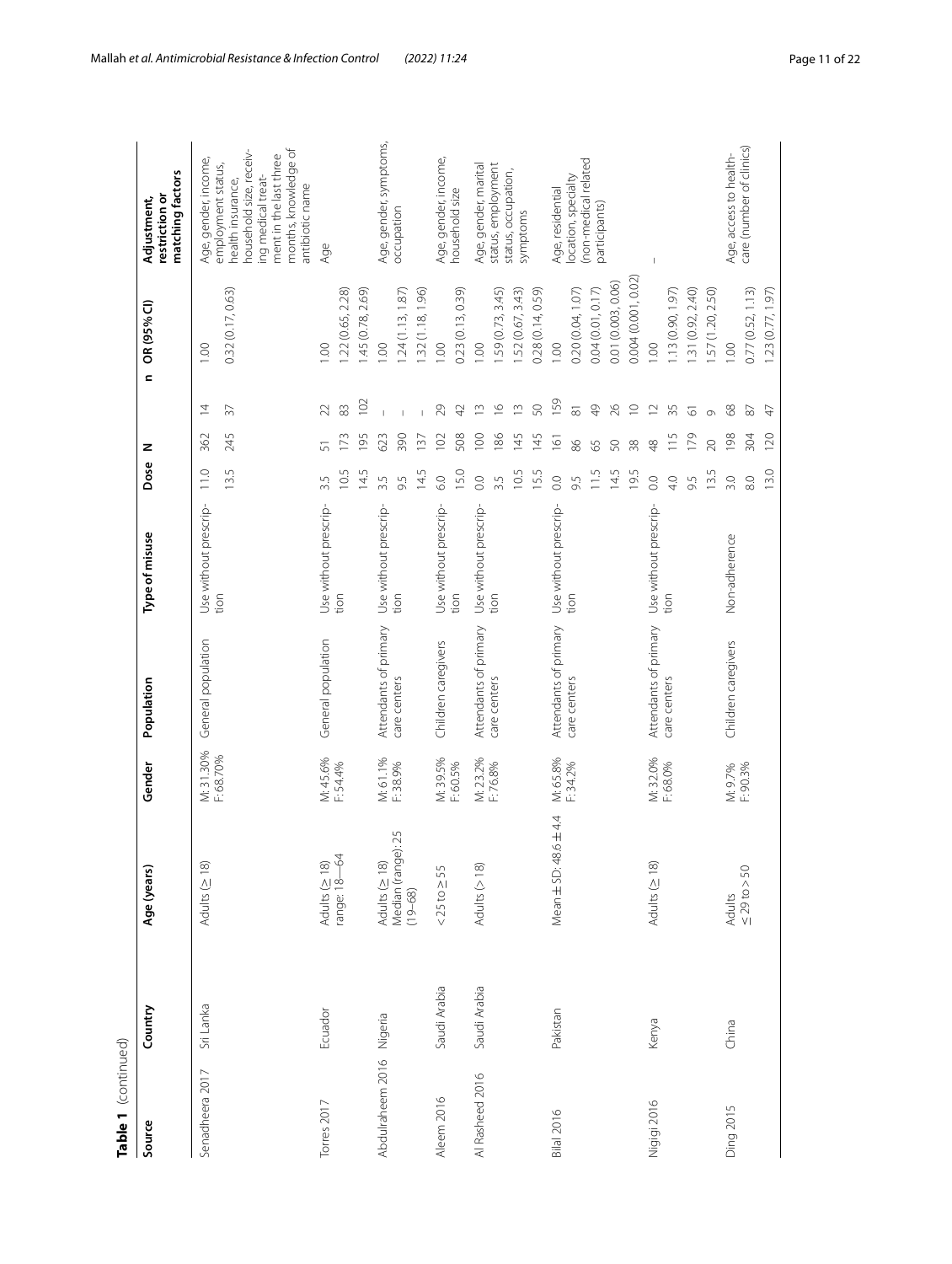| Table 1 (continued) |              |                                                           |                      |                     |                       |                |     |                |                               |                                                                                                                                                                    |
|---------------------|--------------|-----------------------------------------------------------|----------------------|---------------------|-----------------------|----------------|-----|----------------|-------------------------------|--------------------------------------------------------------------------------------------------------------------------------------------------------------------|
| Source              | Country      | Age (years)                                               | Gender               | Population          | Type of misuse        | Dose           | z   |                | OR (95% CI)<br>$\overline{a}$ | matching factors<br>restriction or<br>Adjustment,                                                                                                                  |
| Gebeyehu 2015       | Ethiopia     | Mean ± SD:                                                | M: 24.3%<br>F: 75.7% | General population  | Use without prescrip- | $\rm ^{\circ}$ | 137 | 56             | 4.21 (1.47, 12.07)            | Age, gender, educa-                                                                                                                                                |
|                     |              | 34.1±12.9<br>urban:                                       |                      |                     | tion                  | 4.5            | 145 | $\overline{P}$ | 2.01 (0.93, 4.34)             | status, employment sta-<br>tional level, marital                                                                                                                   |
|                     |              | rural:<br>34.5 ± 11.5                                     |                      |                     |                       | 10.5           | 89  | $\overline{4}$ | 1.01(0.34, 2.94)              | tus, residential location,<br>household size, level                                                                                                                |
|                     |              |                                                           |                      |                     |                       | 14.5           | 35  | $\supseteq$    |                               | satisfaction, knowledge<br>of healthcare service<br>on antibiotics use                                                                                             |
| Kusturica 2015      | Serbia       | Adults (≥ 18)                                             | M: 20.1%             | General population  | Antibiotic storage    | 4.5            | 27  | Ō              | 1.00                          | Age                                                                                                                                                                |
|                     |              |                                                           | F:79.9%              |                     |                       | 10.5           | 169 | 75             | 1.60(0.68, 3.76)              |                                                                                                                                                                    |
|                     |              |                                                           |                      |                     |                       | 14.0           | 25  | $\supseteq$    | 2.53 (0.89, 7.23)             |                                                                                                                                                                    |
|                     |              |                                                           |                      |                     |                       | 16.5           | 162 | $\mathcal{L}$  | 2.15 (0.91, 5.08)             |                                                                                                                                                                    |
| Pavyde 2015         | Lithuania    | Adults ( $\geq$ 18)                                       | M: 42.1%<br>F: 57.9% | Attendants of phar- | Use without prescrip- | 6.0            | 298 | $\overline{1}$ | 001                           | Age, gender, residential                                                                                                                                           |
|                     |              | $\frac{\text{Mean} \pm \text{SD}}{38.6 \pm 13.9}$         |                      | macies              | tion                  | 14.5           | 707 | $\overline{1}$ | 1.39(0.90, 2.16)              | knowledge of antibiot-<br>location, parenthood,<br>cs, occupation                                                                                                  |
| Yousif 2015         | Saudi Arabia | Adults $( \geq 18)$                                       | M: 57.0%<br>F: 43.0% | General population  | Use without prescrip- | 6.0            | 96  | 80             | 1.00                          | Age, gender, income,                                                                                                                                               |
|                     |              |                                                           |                      |                     | tion                  | 15.5           | 295 | 235            | 1.25(0.71, 2.50)              | ment status, residential<br>marital status, employ-<br>ocation                                                                                                     |
| Cheaito 2014        | Lebanon      |                                                           | M: 44.8%<br>F: 55.2% | Attendants of phar- | Use without prescrip- | 3.0            | 67  | 34             | 001                           | Age, gender, income,                                                                                                                                               |
|                     |              | Adults ( $\geq$ 18)<br>Mean $\pm$ SD:<br>38.24 $\pm$ 13.7 |                      | macies              | tion                  | 10.5           | 96  | 42             | 0.75 (0.40, 1.41)             | marital status, employ-                                                                                                                                            |
|                     |              |                                                           |                      |                     |                       | 17.5           | 156 | 58             | 0.57 (0.32, 1.02)             | insurance, having a<br>ment status, health                                                                                                                         |
|                     |              |                                                           |                      |                     |                       |                |     |                |                               | frequency of consulta-<br>eference doctor and<br>tion                                                                                                              |
| Vásquez 2014        | Ecuador      | $\geq 65$                                                 | M: 45.8%             | General population  | Use without prescrip- | 3.0            | 463 | 52             | 00.1                          | Age                                                                                                                                                                |
|                     |              |                                                           | F: 54.2%             |                     | tion                  | 11.5           | 205 | 26             | 1.15 (0.69, 1.90)             |                                                                                                                                                                    |
| Hu 2014             | Australia    | $\frac{1}{4}$                                             | M: 45.0%             | General population  | Use without prescrip- | 6.0            | 67  | $\overline{4}$ | 00.1                          | Age, gender, income,                                                                                                                                               |
|                     |              | Mean $\pm$ SD:<br>$33 \pm 8.2$                            | F:55.0%              |                     | tion                  | 14.5           | 402 | 134            | .89 (1.01, 3.53)              | spoken at home, health<br>ciency, main language<br>status, language profi-<br>marital status, parental<br>employment status,<br>residential location,<br>insurance |
|                     |              |                                                           |                      |                     |                       |                |     |                |                               |                                                                                                                                                                    |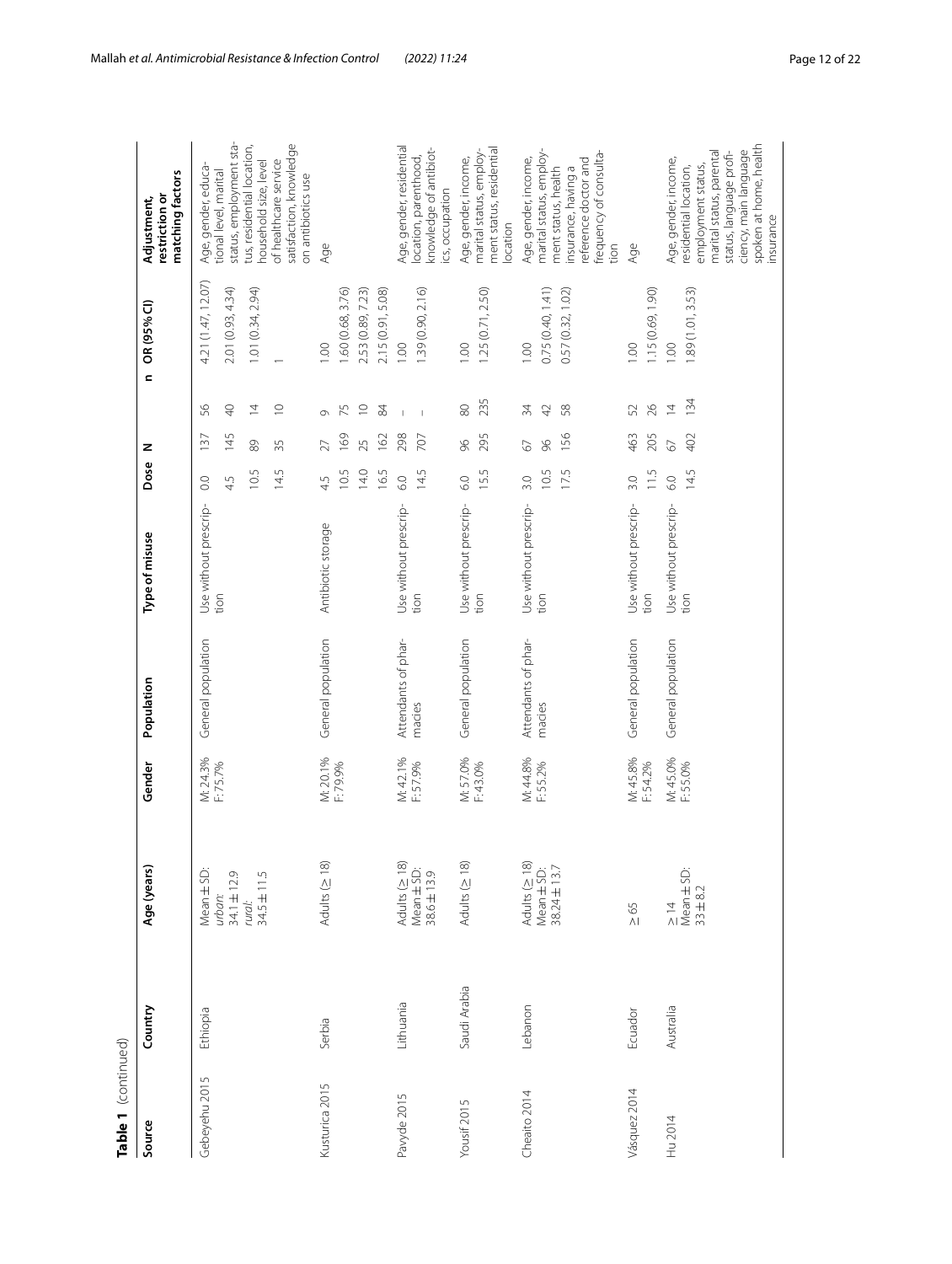| Table 1 (continued) |              |                                   |                      |                     |                               |            |                 |                          |                                       |                                                                            |
|---------------------|--------------|-----------------------------------|----------------------|---------------------|-------------------------------|------------|-----------------|--------------------------|---------------------------------------|----------------------------------------------------------------------------|
| Source              | Country      | Age (years)                       | Gender               | Population          | Type of misuse                | Dose       | z               | $\epsilon$               | OR (95% CI)                           | matching factors<br>restriction or<br>Adjustment,                          |
| Mihretie 2014       | Ethiopia     | $\frac{1}{2}$                     | M: 4.4%              | General population  | Use without prescrip-         | 4.0        | 29              | 27                       | 001                                   | Age                                                                        |
|                     |              | Mean $\pm$ SD:<br>37.8 $\pm$ 12.2 | F: 95.6%             |                     | tion                          | 10.5       | $\overline{ }$  | $\sim$                   | 0.06 (0.01, 0.44)                     |                                                                            |
|                     |              |                                   |                      |                     |                               | 14.5       | $\circ$         | $\overline{\phantom{a}}$ | 0.06 (0.01, 0.42)                     |                                                                            |
| Ramalhinho 2014     | Portugal     | Adults ( $\geq$ 18)               | M: 48.7%<br>F: 51.3% | General population  | Use without prescrip-<br>tion | 110<br>45  | $308*$<br>445*  | 268*<br>340*             | 0.84(1.41, 11.78)<br>1.25(0.66, 5.45) | status, employment sta-<br>Age, gender, marital                            |
|                     |              |                                   |                      |                     |                               | 15.5       | 293*            | $223*$                   | 1.00                                  | tus, residential location,<br>access to healthcare,                        |
|                     |              |                                   |                      |                     |                               |            |                 |                          |                                       | access to unprescribed<br>antibiotics, occupation<br>chronic disease, easy |
| Yu 2014             | China        | <b>Adults</b>                     | M: 25.6%             | Children caregivers | Use without prescrip-         | 3.5        | $\frac{6}{1}$   | $\mathbf{I}$             | 0.19 (0.05, 0.75)                     | Age, gender, child age,                                                    |
|                     |              | $\leq 20$ to $> 40$               | F: 74.4%             |                     | tion                          | 8.0        | 371             |                          | 1.07 (0.64, 1.81)                     | number of children,                                                        |
|                     |              |                                   |                      |                     |                               | 11.0       | 258             | $\mathbb I$              | 1.01 (0.62, 1.65)                     | medical insurance                                                          |
|                     |              |                                   |                      |                     |                               | 14.5       | 203             | $\mathbf{I}$             | 1.00                                  |                                                                            |
| Abobotain 2013      | Saudi Arabia | $<$ 25 to $\geq$ 55               | M: 39.5%             | Children caregivers | Use without prescrip-         | 6.0        | 102             | 29                       | 00.1                                  | Age, income, marital                                                       |
|                     |              |                                   | F: 60.5%             |                     | tion                          | 14.5       | 508             | $\overline{4}$           | 0.23 (0.13, 0.39)                     | status, household size,<br>number of children,                             |
|                     |              |                                   |                      |                     |                               |            |                 |                          |                                       | healthcare related<br>profession                                           |
| Ecker 2013          | Peru         | Mean ± SD:                        | F:> 94.9%            | Children caregivers | Use without prescrip-         | 3.5        | 188             |                          | 00.1                                  | Age, gender, caregiver-                                                    |
|                     |              | $31.4 \pm 10.8$                   |                      |                     | tion                          | 60         | 781             |                          | 1.2(0.7, 1.9)                         | child relatedness, age                                                     |
|                     |              |                                   |                      |                     |                               | 14.5       | 232             |                          | 1.0(0.5, 1.7)                         | of the child, access to<br>healthcare                                      |
| Ekwochi 2013        | Nigeria      |                                   | M: 59.0%             | Children caregivers | Use without prescrip-         | 3.0        | $\overline{31}$ | $\overline{0}$           | 00.1                                  |                                                                            |
|                     |              |                                   | F: 41.0%             |                     | tion                          | 9.5        | 83              | 45                       | 0.75(0.32, 1.74)                      |                                                                            |
|                     |              |                                   |                      |                     |                               | 14.5       | 96              | 34                       | 0.35 (0.15, 0.80)                     |                                                                            |
| Ivanovska 2013      | Macedonia    | Adults $( \geq 18)$               | M: 31.3%<br>F: 68.7% | General population  | Use without prescrip-<br>tion | 0.0        | $\equiv$        | $\overline{4}$           | 001                                   | Age, occupation                                                            |
|                     |              |                                   |                      |                     |                               | 5.0        | $\frac{1}{4}$   | $\overline{21}$          | 83 (0.47, 7.25)                       |                                                                            |
|                     |              |                                   |                      |                     |                               | 11.5       | 256             | $\frac{1}{2}$            | .36(0.39, 4.77)                       |                                                                            |
|                     |              |                                   |                      |                     |                               | 16.0       | $\overline{5}$  | $\overline{57}$          | .14(0.31, 4.15)                       |                                                                            |
|                     |              |                                   |                      |                     | Antibiotic storage            | $\rm ^{0}$ | $\equiv$        | $\circ$                  | 1.00                                  |                                                                            |
|                     |              |                                   |                      |                     |                               | 5.0        | $\frac{1}{4}$   | 28                       | 1.79 (0.46, 6.97)                     |                                                                            |
|                     |              |                                   |                      |                     |                               | 11.5       | 256             | 187                      | 2.26 (0.67, 7.64)                     |                                                                            |
|                     |              |                                   |                      |                     |                               | 16.0       | $\approx$       | $\delta$                 | 1.96 (0.55, 6.97)                     |                                                                            |
|                     |              |                                   |                      |                     |                               |            |                 |                          |                                       |                                                                            |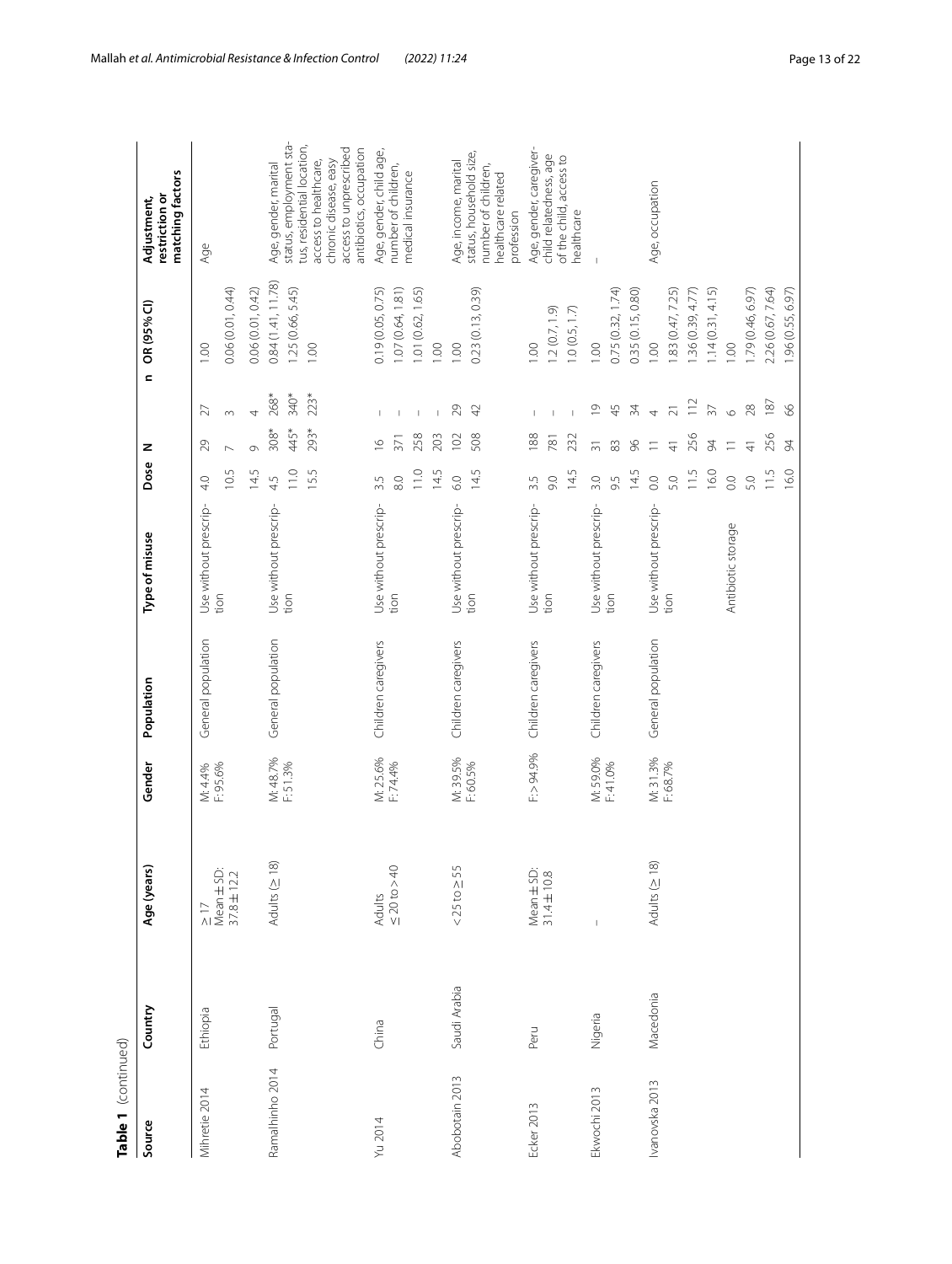| Table 1 (continued) |                  |                     |          |                       |                       |                  |                |                          |                    |                                                   |
|---------------------|------------------|---------------------|----------|-----------------------|-----------------------|------------------|----------------|--------------------------|--------------------|---------------------------------------------------|
| Source              | Country          | Age (years)         | Gender   | Population            | Type of misuse        | Dose             | z              | $\mathbf{C}$             | OR (95% CI)        | matching factors<br>restriction or<br>Adjustment, |
| Khalil 2013         | Saudi Arabia     | $\frac{5}{10}$      | M: 80.8% | Attendants of primary | Use without prescrip- | 4.5              | 107            | 93                       | 1.00               |                                                   |
|                     |                  |                     | F:19.1%  | care centers          | tion                  | 11.0             | 435            | 350                      | 0.62(0.34, 1.14)   |                                                   |
|                     |                  |                     |          |                       |                       | 15.5             | 233            | 180                      | 0.51 (0.27, 0.97)  |                                                   |
|                     |                  |                     |          |                       |                       | 21.0             | $\frac{8}{10}$ | $\overline{4}$           | 0.53 (0.15, 1.83)  |                                                   |
| Moradi 2013         | Iran             | Mean ± SD:          | M: 33.3% | Attendants of phar-   | Non-adherence         | 2.5              | 23             | $\frac{\circ}{\circ}$    | 00.1               | $\overline{1}$                                    |
|                     |                  | $29.2 \pm 8.05$     | F: 66.7% | macies and primary    |                       | 11.0             | 50             | 36                       | .13(0.38, 3.32)    |                                                   |
|                     |                  |                     |          | care centers          |                       | 15.5             | $\overline{0}$ | $\circ$                  | 0.20 (0.05, 0.75)  |                                                   |
| Chan 2012           | Hong Kong, China | Adults (≥ 18)       | M: 46.0% | General population    | Non-adherence         | 3.0              | 47             |                          | $\circ$            | Age, gender, antibiotic                           |
|                     |                  |                     | F: 54.0% |                       |                       | 9.5              | 165            | $\overline{1}$           | .77(0.76, 4.11)    | knowledge                                         |
|                     |                  |                     |          |                       |                       | 14.5             | 150            |                          | 2.18 (0.85, 5.55)  |                                                   |
| Elberry 2012        | Saudi Arabia     | $\geq 20$           | F: 100%  | Mothers               | Use without prescrip- | 6.0              | 34             | $\sim$                   | 00.1               | Gender                                            |
|                     |                  |                     |          |                       | tion                  | 15.5             | 116            | Ξ                        | .68 (0.35, 7.96)   |                                                   |
|                     |                  |                     |          |                       |                       | 21.0             | 49             | $\circ$                  | 2.23 (0.42, 11.79) |                                                   |
| Grosso 2012         | ltaly            | $<$ 25 to $>$ 65    | M: 43.1% | Attendants of primary | Use without prescrip- | 40               | 489            | $\rm 82$                 | 0.39 (0.26, 0.61)  | Age, gender, occupa-                              |
|                     |                  |                     | F:56.9%  | care centers          | tion                  | 11.0             | 268            | $\overline{\circ}$       | 0.41 (0.26, 0.64)  | tion                                              |
|                     |                  |                     |          |                       |                       | 16.0             | 176            | $\overline{\mathcal{K}}$ | 001                |                                                   |
|                     |                  |                     |          |                       | Non-adherence         | 4.0              | 502            | 169                      | .77(1.13, 2.75)    |                                                   |
|                     |                  |                     |          |                       |                       | 11.0             | 276            | 45                       | 0.79 (0.48, 1.31)  |                                                   |
|                     |                  |                     |          |                       |                       | 16.0             | 178            | 33                       | $\circ$            |                                                   |
| Clark 2011          | Azerbaijan       | Adults (≥ 18)       | M: 43.6% | General population    | Use without prescrip- | $\overline{O}$ . | 35             | $\infty$                 | $\circ$            | Age, gender, ethnicity,<br>household size         |
|                     |                  |                     | F: 56.4% |                       | tion                  | 7.0              | 646            | 123                      | .23(0.45, 3.36)    |                                                   |
|                     |                  |                     |          |                       |                       | 10.5             | $\overline{7}$ | $\overline{4}$           | .25(0.37, 4.17)    |                                                   |
|                     |                  |                     |          |                       |                       | 13.5             | 37             | $\circ$                  | .48 (0.37, 5.93)   |                                                   |
| Widayati 2011       | Indonesia        | Adults $( \geq 18)$ | M: 38.3% | General population    | Use without prescrip- | 3.5              | $\infty$       | $\cup$                   | 1.00               | Age, gender, income,                              |
|                     |                  |                     | F: 61.7% |                       | tion                  | $_{\odot}$       | $\infty$       | $\infty$                 | 0.36 (0.05, 2.73)  | hold size, employment<br>marital status, house-   |
|                     |                  |                     |          |                       |                       | 11.0             | $\overline{5}$ | $\overline{\phantom{0}}$ | 0.73(0.15, 3.60)   | status, healthcare                                |
|                     |                  |                     |          |                       |                       | 14.5             | $\overline{2}$ | $\infty$                 | 0.37 (0.07, 1.98)  | nsurance                                          |
| Barah 2010          | Syria            | Adults (≥ 18)       | M: 52%   | General population    | Use without prescrip- | 5.0              | $\rm ^{\rm 6}$ | 54                       | 00.1               | Age                                               |
|                     |                  |                     | F:48%    |                       | tion                  | 11.0             | $83$           | $8^{\circ}$              | 1.87 (0.92, 3.80)  |                                                   |
|                     |                  |                     |          |                       |                       | 15.5             | 89             | 55                       | 0.78(0.42, 1.47)   |                                                   |
|                     |                  |                     |          |                       |                       | 21.0             | $\infty$       | 57                       | 0.83(0.44, 1.57)   |                                                   |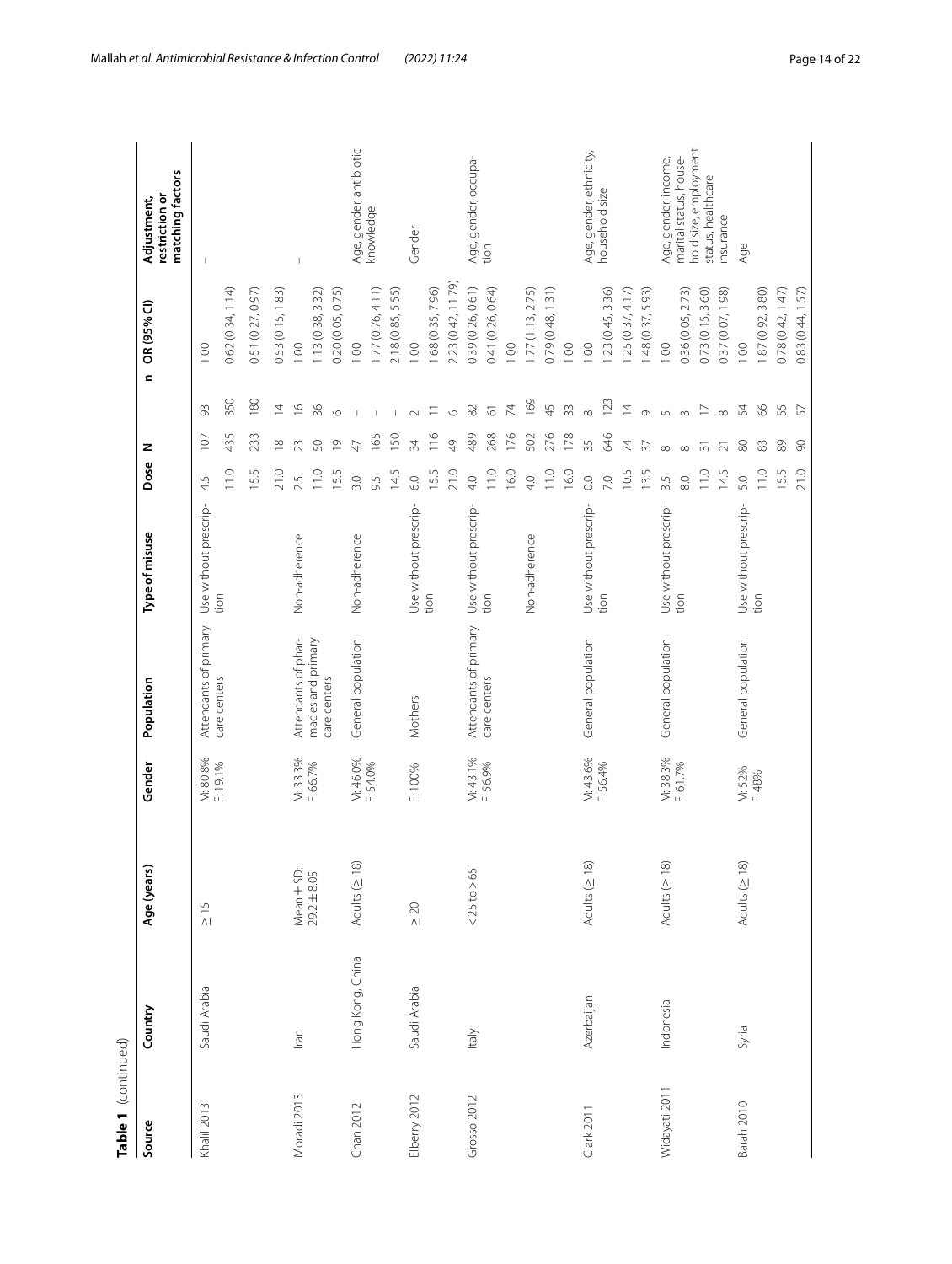| Table 1 (continued) |                      |                                                          |                      |                       |                       |            |                  |                  |                   |                                                                                                                                                                        |
|---------------------|----------------------|----------------------------------------------------------|----------------------|-----------------------|-----------------------|------------|------------------|------------------|-------------------|------------------------------------------------------------------------------------------------------------------------------------------------------------------------|
| Source              | Country              | Age (years)                                              | Gender               | Population            | Type of misuse        | Dose       | z                | $\mathbf{C}$     | OR (95% CI)       | matching factors<br>restriction or<br>Adjustment,                                                                                                                      |
| Landers 2010        | United States        | Mean ± SD: 33.7 ± 8.7                                    | F: 100%              | General population    | Use without prescrip- | 4.5        | $\overline{5}$   | Ξ                | 1.00              | Age, gender                                                                                                                                                            |
|                     |                      |                                                          |                      |                       | tion                  | 13.0       | 42               | $\approx$        | .36 (0.52, 3.55)  |                                                                                                                                                                        |
| Sawalha 2010        | Palestine            |                                                          | $\frac{1}{2}$        | General population    | Antibiotic Storage    | 3.5        | 239              | 86               | 1.00              |                                                                                                                                                                        |
|                     |                      |                                                          |                      |                       |                       | 10.0       | 591              | 162              | 0.67 (0.49, 0.93) |                                                                                                                                                                        |
| Togoobaatar 2010    | Mongolia             | Mean $\pm$ SD:<br>35.4 $\pm$ 11.9                        | F:100%               | General population    | Use without prescrip- | 5.0        | 183              |                  | 1.20 (0.70, 2.20) | Gender, occupation                                                                                                                                                     |
|                     |                      |                                                          |                      |                       | tion                  | 12.0       | 320              | $\mathbf{I}$     | 0.00              |                                                                                                                                                                        |
| Abasaeed 2009       | United Arab Emirates | Adults<br>$\leq 20 \text{ to} > 50$                      | M: 65.8%<br>F: 34.2% | Attendants of a book  | Antibiotic storage    | 3.5        | 163              | $\overline{57}$  | 001               | Age                                                                                                                                                                    |
|                     |                      |                                                          |                      | fair                  |                       | 11.0       | $\overline{191}$ | $\frac{8}{4}$    | .14(0.70, 1.87)   |                                                                                                                                                                        |
|                     |                      |                                                          |                      |                       |                       | 15.5       | 496              | 166              | 1.71(1.14, 2.58)  |                                                                                                                                                                        |
| Ilhan 2009          | Turkey               |                                                          | M: 38.7%<br>F: 61.3% | Attendants of primary | Use without prescrip- | 4.0        | 906              | $\overline{141}$ | 1.00              | Age, gender, income,                                                                                                                                                   |
|                     |                      | Adults ( $\geq$ 18)<br>Mean $\pm$ SD:<br>39.5 $\pm$ 15.2 |                      | care centers          | tion                  | 12.5       | 1787             | 373              | 1.43 (1.15, 1.78) | ment status, household<br>perceived health status,<br>marital status, employ-<br>size, healthcare insur-<br>ance (social security),<br>presence of chronic<br>diseases |
| Sawair 2009         | Jordan               | $16 - 65$                                                | M: 46.1%             | Attendants of primary | Use without prescrip- | 0.0        | $\overline{4}$   |                  | 1.00              | Age, gender, income,                                                                                                                                                   |
|                     |                      |                                                          | F: 53.9%             | care centers          | tion                  | 5.5        | $\overline{37}$  | 5J               | 0.68 (0.20, 2.35) | marital status, employ-                                                                                                                                                |
|                     |                      |                                                          |                      |                       |                       | 11.5       | 203              | $\overline{\pi}$ | 0.61(0.21, 1.81)  | ment status, healthcare<br>insurance, smoking                                                                                                                          |
|                     |                      |                                                          |                      |                       |                       | 15.5       | 198              | 85               | 0.75 (0.25, 2.23) | habits, self-reported                                                                                                                                                  |
|                     |                      |                                                          |                      |                       |                       | 21.0       | 25               | $\supseteq$      | 0.67 (0.18, 2.49) | health status, chronic<br>comorbidities                                                                                                                                |
| Hadi 2008           | Indonesia            | Adults ( $\geq$ 18)                                      | M: 37.4%<br>F: 62.6% | Attendants of primary | Use without prescrip- | 2.5        | $63$             | 26               | 1.00              | Age, gender, income,                                                                                                                                                   |
|                     |                      |                                                          |                      | care centers          | tion                  | 60         | 402              | 192              | 1.30 (0.76, 2.22) | residential location, eth-<br>nicity, household size,<br>healthcare insurance                                                                                          |
| Mistretta 2008      | Italy                | $\frac{10}{10}$                                          | M: 41.3%             | Attendants of primary | Use without prescrip- | 2.5        | 14               | 124              | 1.00              | Age, gender, occupa-                                                                                                                                                   |
|                     |                      | Mean $\pm$ SD:<br>53.7 $\pm$ 17.7                        | F:58.7%              | care centers          | tion                  | 7.0        | 165              | 142              | 0.73 (0.36, 1.46) | tion, family size                                                                                                                                                      |
|                     |                      |                                                          |                      |                       |                       | 11.0       | 195              | 160              | 0.62 (0.30, 1.28) |                                                                                                                                                                        |
|                     |                      |                                                          |                      |                       |                       | 16.0       | 132              | 86               | 1.37 (0.65, 2.86) |                                                                                                                                                                        |
| Al-Azzam 2007       | Jordan               | Unrestricted age                                         | M: 48.8%<br>F: 51.2% | General population    | Use without prescrip- | $_{\odot}$ | 315              | 86               | 1.00              |                                                                                                                                                                        |
|                     |                      | $>17$ to $<60$<br>category                               |                      |                       | tion                  | 5.5        | 396              | 143              | 1.51 (1.09, 2.08) |                                                                                                                                                                        |
|                     |                      |                                                          |                      |                       |                       | 11.5       | 709              | 313              | 2.10 (1.58, 2.81) |                                                                                                                                                                        |
|                     |                      |                                                          |                      |                       |                       | 15.5       | 713              | 300              | 1.93 (1.45, 2.58) |                                                                                                                                                                        |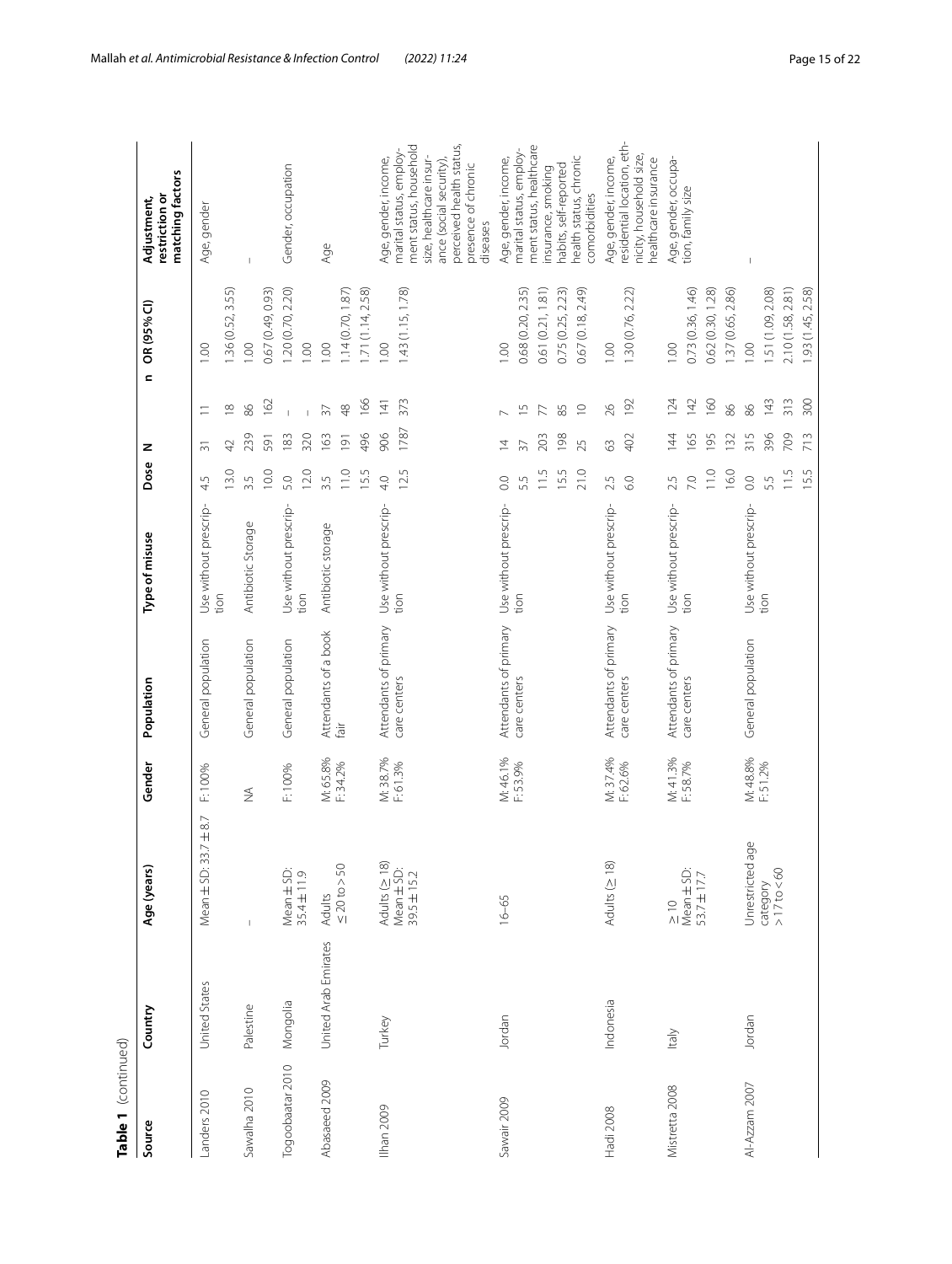| Source         | Country           | Age (years)                                                                                                                                                                                                                                                                                                                                                                                                    | Gender   | Population          | Type of misuse        | Dose              | z          |                | OR (95% CI)<br>$\mathbf{C}$ | matching factors<br>restriction or<br>Adjustment, |
|----------------|-------------------|----------------------------------------------------------------------------------------------------------------------------------------------------------------------------------------------------------------------------------------------------------------------------------------------------------------------------------------------------------------------------------------------------------------|----------|---------------------|-----------------------|-------------------|------------|----------------|-----------------------------|---------------------------------------------------|
| Grigoryan 2006 | 19 European coun- | Adults (≥ 18)                                                                                                                                                                                                                                                                                                                                                                                                  | M: 46.8% | General population  | Use without prescrip- | $\overline{6}$ .0 | J.         | т              | $\frac{8}{10}$              | Age, gender, country,                             |
|                | tries             |                                                                                                                                                                                                                                                                                                                                                                                                                | F: 53.2% |                     | tion                  | 14.0              | Ï          |                | 1.36 (1.10, 1.68)           | chronic diseases                                  |
|                |                   |                                                                                                                                                                                                                                                                                                                                                                                                                |          |                     | Antibiotic storage    | 6.0               |            |                | 1.00                        |                                                   |
|                |                   |                                                                                                                                                                                                                                                                                                                                                                                                                |          |                     |                       | 14.0              |            |                | .69 (1.47, 1.94)            |                                                   |
| Awad 2005      | Sudan             | $\leq$ 20 to $>$ 60                                                                                                                                                                                                                                                                                                                                                                                            | M: 45.1% | General population  | Use without prescrip- | $\overline{0}$ .  | <b>156</b> | 3              | 00.1                        | Age, gender, income                               |
|                |                   |                                                                                                                                                                                                                                                                                                                                                                                                                | F: 54.9% |                     | tion                  | 3.5               | 285        | 155            | .76 (1.18, 2.61)            |                                                   |
|                |                   |                                                                                                                                                                                                                                                                                                                                                                                                                |          |                     |                       | 7.5               | 392        | 262            | 2.98 (2.03, 4.36)           |                                                   |
|                |                   |                                                                                                                                                                                                                                                                                                                                                                                                                |          |                     |                       | 10.0              | 474        | 413            | 9.99 (6.58, 15.18)          |                                                   |
|                |                   |                                                                                                                                                                                                                                                                                                                                                                                                                |          |                     |                       | 14.5              | 443        | 400            | 13.73(8.77, 21.51)          |                                                   |
| Parimi 2002    | Trinidad          | Adults (≥ 18)                                                                                                                                                                                                                                                                                                                                                                                                  | M: 33.3% | General population  | Use without prescrip- | 3.5               | 126        | 34             | 1.00                        | Age                                               |
|                | and Tobago        |                                                                                                                                                                                                                                                                                                                                                                                                                | F: 66.7% |                     | tion                  | 9.5               | 323        |                | 0.76 (0.47, 1.22)           |                                                   |
|                |                   |                                                                                                                                                                                                                                                                                                                                                                                                                |          |                     |                       | 14.5              | 147        | 25             | 0.55 (0.31, 0.99)           |                                                   |
|                |                   |                                                                                                                                                                                                                                                                                                                                                                                                                |          |                     | Antibiotic storage    | 3.5               | 124        | $\approx$      | 1.00                        |                                                   |
|                |                   |                                                                                                                                                                                                                                                                                                                                                                                                                |          |                     |                       | 9.5               | 308        | $\overline{7}$ | 1.19 (0.72, 1.98)           |                                                   |
|                |                   |                                                                                                                                                                                                                                                                                                                                                                                                                |          |                     |                       | 14.5              | 147        | 28             | 0.89 (0.49, 1.61)           |                                                   |
| Bi 2000        | China             | $\begin{array}{c} \rule{0pt}{2ex} \rule{0pt}{2ex} \rule{0pt}{2ex} \rule{0pt}{2ex} \rule{0pt}{2ex} \rule{0pt}{2ex} \rule{0pt}{2ex} \rule{0pt}{2ex} \rule{0pt}{2ex} \rule{0pt}{2ex} \rule{0pt}{2ex} \rule{0pt}{2ex} \rule{0pt}{2ex} \rule{0pt}{2ex} \rule{0pt}{2ex} \rule{0pt}{2ex} \rule{0pt}{2ex} \rule{0pt}{2ex} \rule{0pt}{2ex} \rule{0pt}{2ex} \rule{0pt}{2ex} \rule{0pt}{2ex} \rule{0pt}{2ex} \rule{0pt}{$ | F:100%   | Children caregivers | Use without prescrip- | 3.5               | 140        | 59             | 1.00                        | Gender                                            |
|                |                   |                                                                                                                                                                                                                                                                                                                                                                                                                |          |                     | tion                  | 8.0               | 442        | 259            | .63 (1.11, 2.39)            |                                                   |
|                |                   |                                                                                                                                                                                                                                                                                                                                                                                                                |          |                     |                       | 11.0              | 780        | 478            | 1.83 (1.27, 2.62)           |                                                   |
|                |                   |                                                                                                                                                                                                                                                                                                                                                                                                                |          |                     |                       | 14.5              | 57         | 59             | 2.34 (1.37, 4.01)           |                                                   |
| Saradamma 2000 | India             | $\frac{6}{1}$                                                                                                                                                                                                                                                                                                                                                                                                  | M: 48.5% | General population  | Use without prescrip- | 4.0               | 87         | 38             | 1.00                        | $\mathsf I$                                       |
|                |                   |                                                                                                                                                                                                                                                                                                                                                                                                                | F: 51.5% |                     | tion                  | 10.5              | 36         | 24             | 0.28(0.15, 0.51)            |                                                   |
|                |                   |                                                                                                                                                                                                                                                                                                                                                                                                                |          |                     |                       | 14.5              | 137        | $\infty$       | 0.08(0.04, 0.18)            |                                                   |
|                |                   |                                                                                                                                                                                                                                                                                                                                                                                                                |          |                     |                       | 19.0              | 45         | $\infty$       | 0.09 (0.03, 0.32)           |                                                   |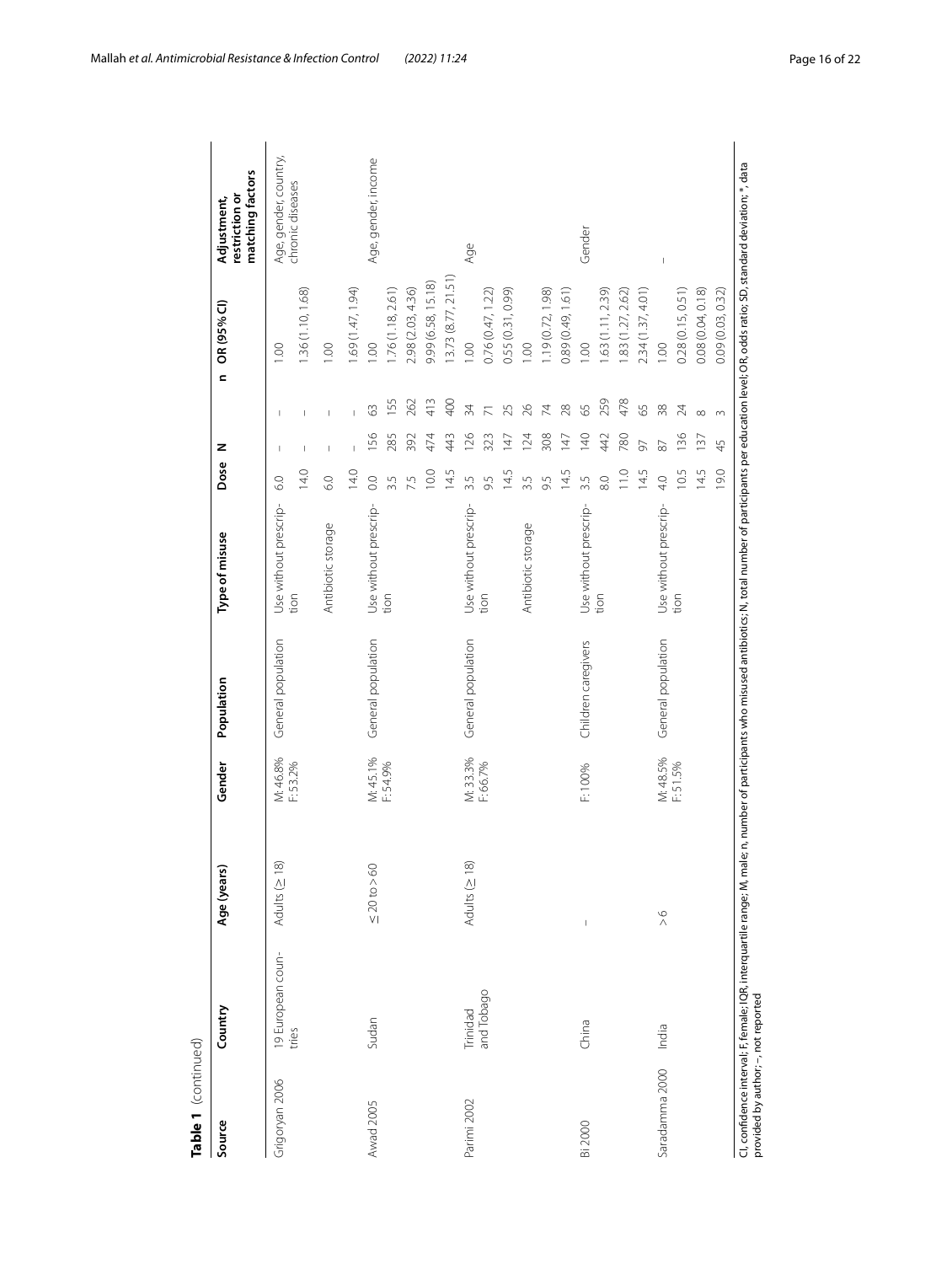<span id="page-16-0"></span>**Table 2** Summary odds ratios (OR) and their 95% confidence interval (CI) estimated by categorical and continuous approaches of dose–response meta-analysis

| Group of studies                                          | <b>Number of studies</b> | <b>Medium versus low</b><br>education level<br>OR (95% CI) | High versus low<br>education level<br>OR (95% CI) | 1-year<br>increase in<br>education<br>OR (95% CI) |
|-----------------------------------------------------------|--------------------------|------------------------------------------------------------|---------------------------------------------------|---------------------------------------------------|
| All studies                                               | 94                       | 0.94(0.83, 1.06)                                           | 0.86(0.72, 1.03)                                  | 0.99(0.97, 1.00)                                  |
| Study design                                              |                          |                                                            |                                                   |                                                   |
| Cohort                                                    | $\overline{2}$           |                                                            |                                                   | 0.93(0.89, 0.97)                                  |
| Cross-sectional                                           | 92                       | 0.95(0.84, 1.07)                                           | 0.88(0.73, 1.05)                                  | 0.99(0.97, 1.00)                                  |
| Type of antibiotic misuse                                 |                          |                                                            |                                                   |                                                   |
| Use without prescription                                  | 70                       | 0.94(0.82, 1.08)                                           | 0.85(0.68, 1.06)                                  | 0.99 (0.97, 1.00)                                 |
| Storage of antibiotics                                    | 10                       | 1.17 (0.93, 1.48)                                          | 1.41 (1.22, 1.64)                                 | 1.03(1.01, 1.06)                                  |
| Non-adherence                                             | 9                        | 0.98(0.65, 1.49)                                           | 0.98(0.71, 1.35)                                  | 0.99(0.96, 1.03)                                  |
| Several concomitant types of misuse                       | 5                        |                                                            |                                                   | 0.91 (0.87, 0.95)                                 |
| Country economy                                           |                          |                                                            |                                                   |                                                   |
| Low                                                       | 14                       | 0.84(0.54, 1.32)                                           | 0.69(0.37, 1.28)                                  | 0.97 (0.92, 1.02)                                 |
| Lower-middle                                              | 24                       | 0.94(0.74, 1.19)                                           | 0.70(0.44, 1.13)                                  | 0.97(0.93, 1.01)                                  |
| Upper-middle                                              | 30                       | 1.02 (0.89, 1.17)                                          | 0.95(0.78, 1.16)                                  | 1.00 (0.98, 1.02)                                 |
| High                                                      | 25                       | 0.80(0.66, 0.97)                                           | 0.97(0.74, 1.27)                                  | 1.00 (0.97, 1.03)                                 |
| WHO Region                                                |                          |                                                            |                                                   |                                                   |
| Africa                                                    | 18                       | 0.93(0.75, 1.16)                                           | 0.84(0.59, 1.21)                                  | 0.98(0.95, 1.01)                                  |
| Eastern Mediterranean                                     | 27                       | 0.91(0.68, 1.22)                                           | 0.64(0.42, 1.00)                                  | 0.96 (0.93, 1.00)                                 |
| European                                                  | 18                       | 1.02(0.81, 1.28)                                           | 1.25 (1.00, 1.58)                                 | 1.02 (1.00, 1.04)                                 |
| Region of the Americas                                    | 6                        | 1.06 (0.82, 1.38)                                          | 0.98 (0.69, 1.38)                                 | 1.00 (0.97, 1.03)                                 |
| South-East Asia                                           | 8                        | $0.61$ $(0.30, 1.23)$                                      | 0.45(0.14, 1.41)                                  | 0.93(0.81, 1.06)                                  |
| Western Pacific                                           | 17                       | 0.94(0.77, 1.14)                                           | 1.11 (0.94, 1.31)                                 | 1.01 (0.99, 1.03)                                 |
| Publication year                                          |                          |                                                            |                                                   |                                                   |
| <b>Until 2015</b>                                         | 42                       | 0.99(0.81, 1.21)                                           | 0.95 (0.74, 1.22)                                 | 1.00(0.97, 1.02)                                  |
| After 2015                                                | 52                       | 0.92(0.81, 1.05)                                           | 0.81 (0.64, 1.02)                                 | 0.98 (0.96, 1.00)                                 |
| Pre-tested or validated questionnaire                     |                          |                                                            |                                                   |                                                   |
| No                                                        | 26                       | 0.75(0.59, 0.95)                                           | 0.65(0.41, 1.02)                                  | 0.97(0.94, 1.01)                                  |
| Yes                                                       | 68                       | 1.01(0.89, 1.15)                                           | 0.95(0.80, 1.13)                                  | 0.99(0.98, 1.01)                                  |
| Restriction, matching or adjustment for age and<br>gender |                          |                                                            |                                                   |                                                   |
| <b>No</b>                                                 | 47                       | 0.86(0.72, 1.02)                                           | 0.70(0.53, 0.94)                                  | 0.97(0.93, 1.01)                                  |
| Yes                                                       | 47                       | 1.00 (0.85, 1.19)                                          | 1.05 (0.87, 1.28)                                 | 1.00(0.99, 1.02)                                  |
| Quality Score                                             |                          |                                                            |                                                   |                                                   |
| Lower quality ( $\leq$ 3 points)                          | 34                       | 0.84(0.67, 1.04)                                           | 0.76(0.52, 1.10)                                  | 0.98(0.95, 1.01)                                  |
| Higher quality $(>3$ points)                              | 60                       | 1.00(0.87, 1.15)                                           | 0.93 (0.77, 1.11)                                 | 0.99(0.98, 1.01)                                  |

additional year in education is associated with 3% lower odds of antibiotic misuse (OR=0.97; 95% CI 0.93, 1.01) (Table [2](#page-16-0)).

# *WHO regions*

In the Eastern Mediterranean region, in reference to individuals with low education level, high education is associated with 36% lower odds of antibiotic misuse  $(OR = 0.64; 95\% \text{ CI } 0.42, 1.00)$ . In the European region, high education is associated with 25% higher odds of

#### *Publication year*

(Table [2\)](#page-16-0).

Pooled estimates from studies published after 2015 showed 19% lower odds of antibiotic misuse by

misuse ( $OR = 1.25$ ; 95% CI 1.00, 1.58). Similarly, in the continuous approach, every additional year in education is associated with 4% lower odds in the Eastern Mediterranean (OR=0.96; 95% CI 0.93, 1.00) and 2% higher odds in the European regions (OR=1.02; 95% CI 1.00, 1.04)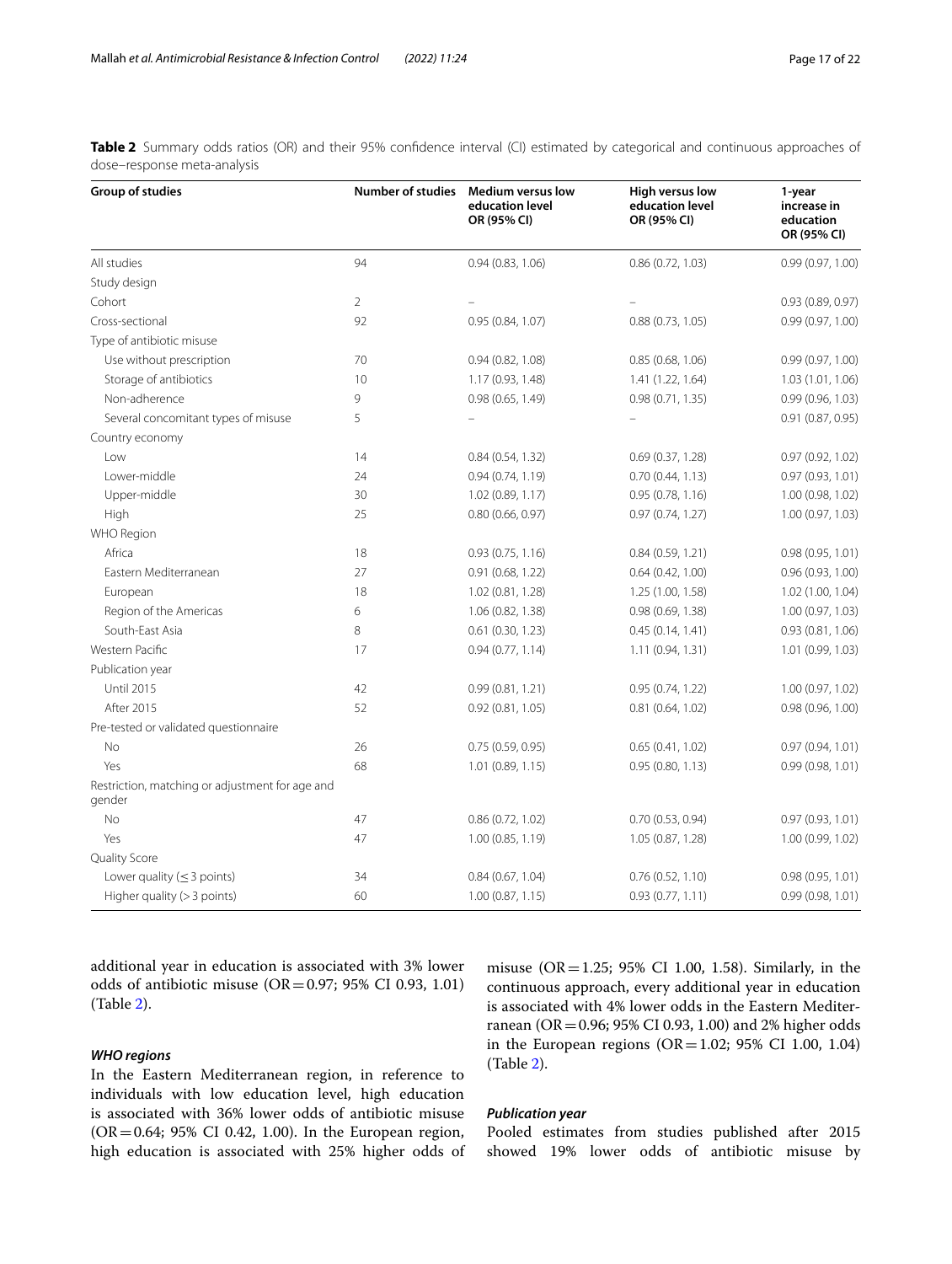<span id="page-17-0"></span>individuals with high education level, compared to those with low education level (OR=0.81; 95% CI 0.64, 1.02). Every additional year in education was associated with 2% reduced odds of antibiotic misuse ( $OR_{after\ 2015}=0.98;$ 95% CI 0.96, 1.00).

## *Methodological criteria*

Sixty eight out of 94 studies applied a previously tested or validated questionnaire. The pooled estimate from those 68 studies did not difer widely from that estimated from all studies for medium education ( $OR = 1.01$ ; 95% CI 0.89, 1.15) as well as for 1-year increment ( $OR = 0.99$ ; 95% CI 0.98, 1.01). However, the association of high education with misuse was less strong among studies with validated questionnaire than among all studies taken together (OR=0.95; 95% CI 0.80, 1.13) (Table [2](#page-16-0)). Studies that controlled for age and gender, as well as those considered of higher quality did not show any association between education and antibiotic misuse (Table [2\)](#page-16-0).

# *Publication bias*

The funnel plot of studies reporting medium education level was slightly skewed to the left (Fig. [3A](#page-18-0)), but publication bias was neither confrmed by Eggers's test (*p* value  $=$  0.065), nor by the trim-and-fill analysis that did not suggest the addition of any study. As for those studies that assessed high education level, the funnel plot was also slightly skewed to the left (Fig. [3B](#page-18-0)). Egger's test suggested the presence of publication bias ( $p$  value=0.001), but the trim-and-fll analysis did not suggest the addition of any study.

# **Discussion**

We carried out a systematic review and dose–response meta-analysis to summarize the association between education level as a dose and misuse of antibiotics by the general population. Data from studies included in the meta-analysis ft well with a linear association between education and antibiotic misuse. We found no association between a one-year increment in education and the occurrence of antibiotic misuse. In the categorical analysis, we observed that individuals with high education level are, in general, at lower odds of antibiotic misuse than those with low education level. However, these results were not confrmed for the European studies group and the storage-type group of misuse.

The likelihood of using antibiotics without prescription as well as that of non-adherence to treatment is similar for low, medium and highly educated individuals. Notably, the odds of storing antibiotics at home for future need is larger for highly educated people than for those with low education level.

People with low education are more susceptible to comorbidities and thus, are more exposed to medicines than individuals with higher education  $[24]$  $[24]$  $[24]$ . Education is strongly associated with socioeconomic status, especially with income [[25](#page-20-23)]. On the one hand, fnancially disadvantaged people regularly report forgone care [\[26](#page-20-24)], and shorten their treatment or buy fewer doses than prescribed, due to cost [[27\]](#page-20-25). In addition, self-medication is most often the only available choice for people with limited fnancial resources, especially in countries with constrained access to health facilities [\[28](#page-20-26)]. On the other hand, individuals with higher socioeconomic status, i.e., higher education, have more social networking which favors their access to unprescribed antibiotics. Moreover, they are more likely to have better economic afordability to buy and store non-reimbursed antibiotics  $[29]$  $[29]$ . This could, at least partially, explain our fndings concerning a higher misuse likelihood in European countries. Regulations to control the dispensing of antibiotics should be further enforced as more than half of the antibiotics worldwide are still dispensed without prescription [[30\]](#page-20-28).

Health literacy signifcantly contributes to health status and medicines use [\[31](#page-20-29)]. Individuals with low education level are characterized by poorer health literacy skills than those with high education  $[32]$  $[32]$ . The lack of access to healthcare of less educated people also reduces their health literacy [\[33\]](#page-21-1). Nonetheless, limited health literacy is not only restricted to people with low education [[33\]](#page-21-1). In wealthy countries such as in Europe the prevalence of low health literacy ranges between 30 and 60% [[34\]](#page-21-2). Indeed, the health literacy of the population is also infuenced by factors other than education level, such as the ease of public understanding to the available health

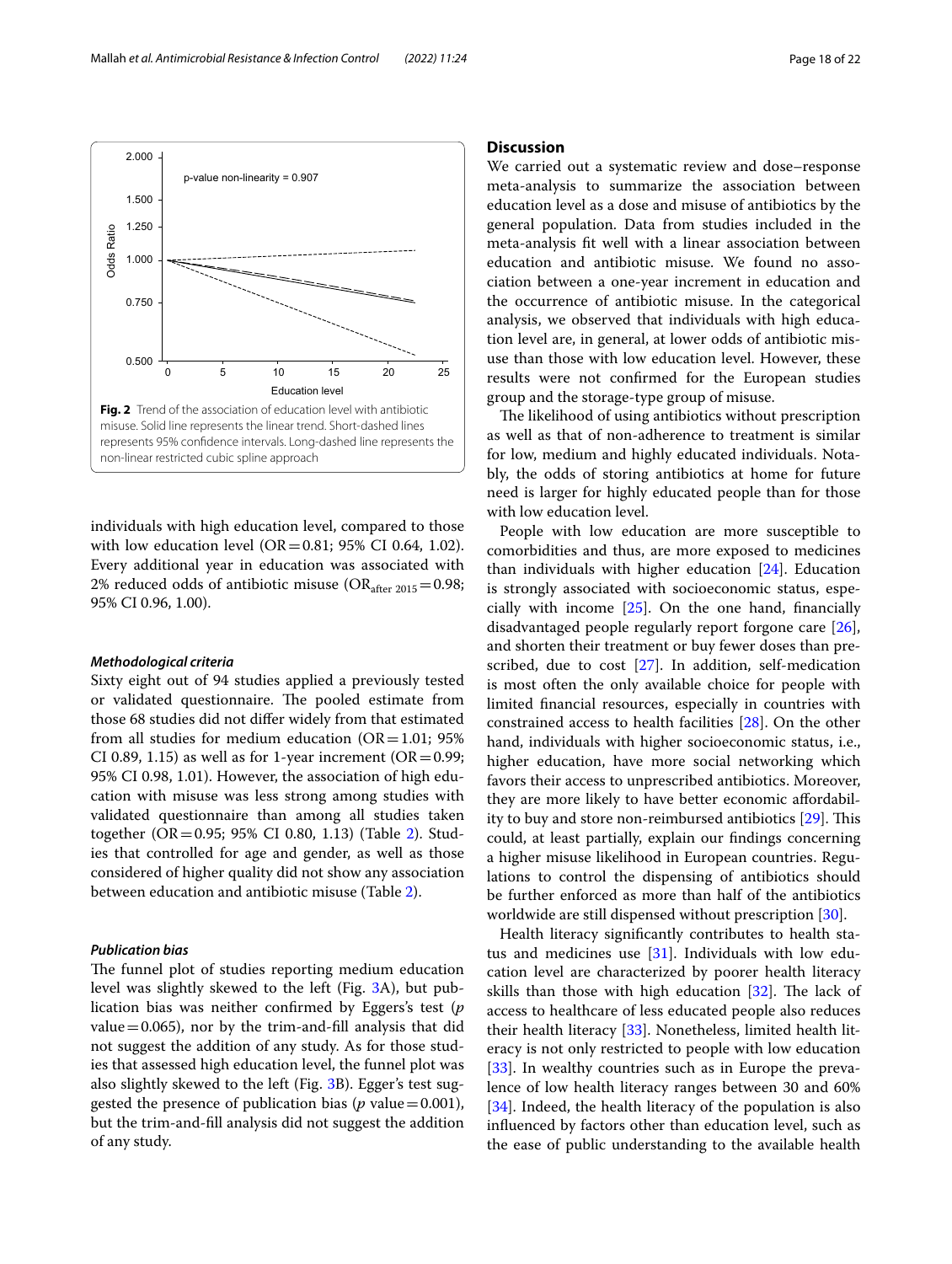<span id="page-18-0"></span>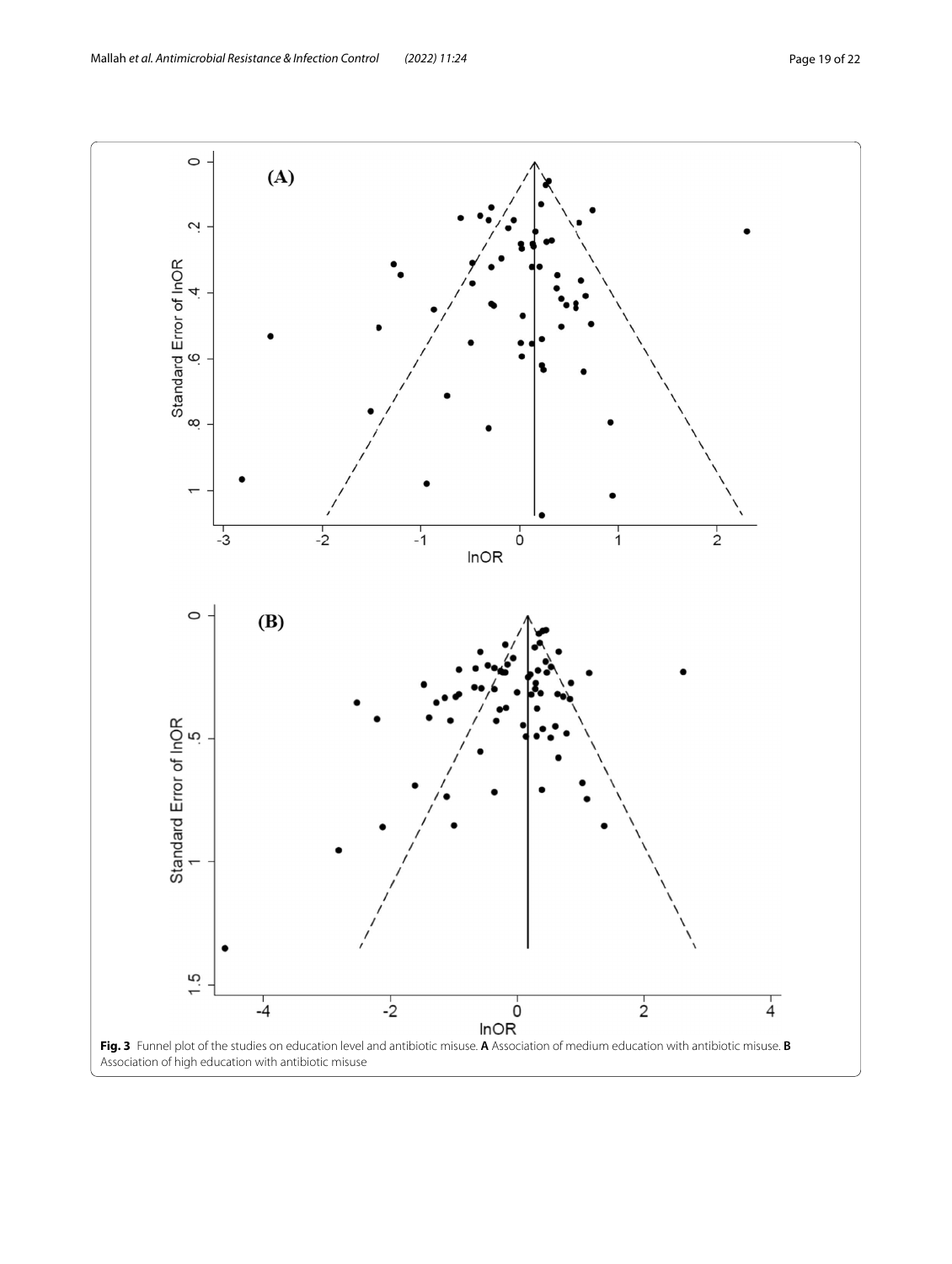related information  $[35]$  as well as the proficiency of the healthcare provider in communicating the information to the patient [[33](#page-21-1), [36\]](#page-21-4). Cultural diferences and divergence in opinions and beliefs may also infuence population´s behaviours towards a specifc health issue, including towards the medicines used in it. In the context of antibiotics, it was reported that in certain settings health literacy concerning antibiotic use was insufficient among highly educated people  $[37]$  $[37]$ . Insufficient knowledge and misconceptions about antibiotics were also reported both in developed and developing countries [\[38](#page-21-6)].

The odds of antibiotic misuse by highly educated people decreased after 2015, which could be related to the global eforts exerted by WHO as well as to the educational campaigns and antibiotic stewardship programs undertaken in many parts of the world to increase the awareness about antibiotic resistance [\[16](#page-20-15), [39](#page-21-7)]. Highly educated people have better access to internet-based health information than socioeconomically disadvantaged individuals [[40\]](#page-21-8), including information on antibiotic use.

This meta-analysis has various strengths. To the best of our knowledge, it is the frst to assess the association between education and antibiotic misuse. To allow for comparability across studies, we transformed the education level to years of education, adapting to the setting of each country, before establishing cut-of limits for categories of education levels. We also provided a summary measure of association per increase of 1 year of education. In addition, we presented stratifed analysis by country wealth as proxy of socioeconomic status.

Nonetheless, our study sufers from limitations. All except two studies included in the meta-analysis are of cross-sectional design, a design that, theoretically, does not allow for causal inference, due to the fact that exposure and outcome are measured concomitantly. However, education is not a transient factor, but a cumulative characteristic. The fact that exposure and outcome are measured concomitantly does not imply that the level of education may have been acquired after the occurrence of misuse.

High amount of heterogeneity existed across studies. Meta-analysis experts highlight that heterogeneity is expected in any meta-analysis [[41\]](#page-21-9), especially in a case of meta-analyses such as ours with large variability in study setting, population characteristics, defnition of education level, and period of antibiotic misuse. Therefore, we accounted for heterogeneity by applying random-efect models more adapted to meta-analyses with substantial amounts of heterogeneity.

Furthermore, not all studies provided measures of association adjusted for potential confounders or reported restriction, matching or confounding variables. Studies

that controlled for age and gender yielded a summary estimate closer to the null value than studies that did not control for those variables. Likewise, around one-third of studies used non-validated questionnaires. These studies yielded a pooled estimated farther from the null value than with validated instruments.

Finally, although some elements of publication bias were observed in studies that assessed the association of high education with antibiotic misuse, this was unlikely to afect our results as showed by the absence of additional studies in the trim-and-fll analysis.

## **Conclusions**

This meta-analysis shed the light on the importance of orienting intervention programs to improve the rationale use of antibiotics to all communities independent of their educational level. It also pointed out on the considerable need for cohort studies that examined the association between education and antibiotic misuse and control the measures of association for potentially confounding variables. Measuring the interaction between various socioeconomic indicators such as income and education on antibiotic misuse, would help understand better the socioeconomic properties of antibiotic misuse and thus allow for better control.

#### **Abbreviations**

CI: Confdence interval; OR: Odds ratio; RR: Risk ratio; WHO: World Health Organization.

#### **Supplementary Information**

The online version contains supplementary material available at [https://doi.](https://doi.org/10.1186/s13756-022-01063-5) [org/10.1186/s13756-022-01063-5](https://doi.org/10.1186/s13756-022-01063-5).

<span id="page-19-1"></span>**Additional fle 1.** Forest plot of studies examining the association between medium education and antibiotic misuse

<span id="page-19-0"></span>**Additional fle 2.** Forest plot of studies examining the association between high education and antibiotic misuse

**Additional fle 3.** Additional reference lists: review reports and studies included in the meta-analysis

#### **Acknowledgements**

Not applicable.

#### **Authors' contributions**

NM conceived the research idea and designed the study, carried out the literature review, analysed and interpreted the data, and wrote the manuscript. NM and AF extracted the data. BT and NO supervised data analyses. All authors read and approved the fnal manuscript.

#### **Funding**

No specifc funding was required for this study. The work of BT and AF is funded by a Grant from the Regional Ministry of Education, Universities and Vocational Training, Santiago de Compostela, Spain, ED431C 2018/20. Mrs Narmeen Mallah received a grant for her internship at Karolinska Institutet from Erasmus+ KA103 Erasmus European Mobility Program for the academic year 2020/2021. The funding source had no involvement in any aspect of the study.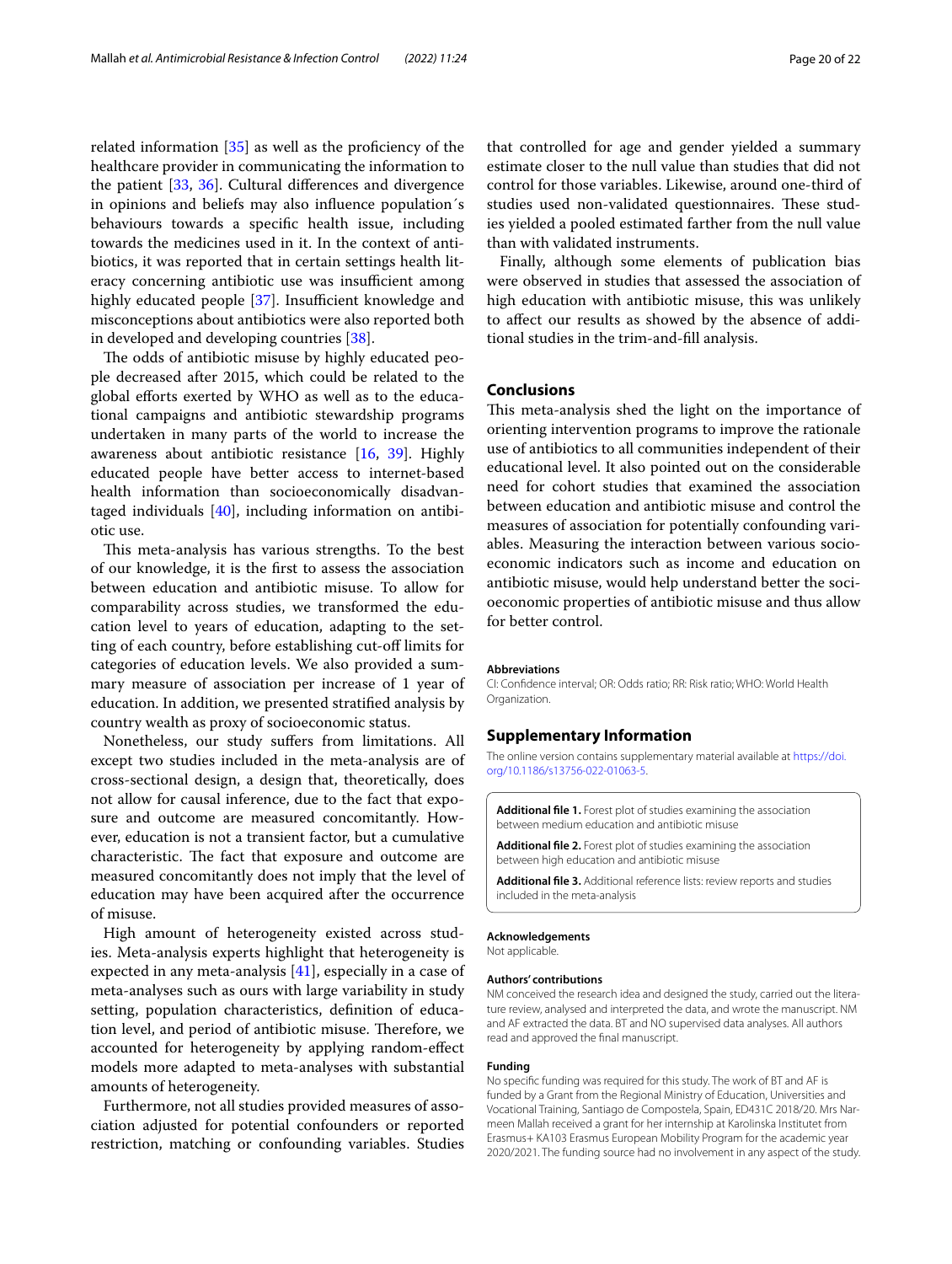# **Availability of data and materials**

The datasets used and/or analysed during the current study are available from the corresponding author on reasonable request.

# **Declarations**

**Ethics approval and consent to participate** Not applicable.

#### **Consent for publication**

Not applicable.

## **Competing interests**

The authors declare that they have no competing interests.

#### **Author details**

<sup>1</sup> Department of Global Public Health, Karolinska Institutet, Stockholm, Sweden. <sup>2</sup> Department of Preventive Medicine, University of Santiago de Compostela, R/ San Francisco, s/n, 15782 Santiago de Compostela, Spain. <sup>3</sup>Centro de Investigación Biomédica en Red de Epidemiología y Salud Pública (CIBER-ESP), Madrid, Spain. <sup>4</sup> Health Research Institute of Santiago de Compostela (IDIS), Santiago de Compostela, Spain.

# Received: 26 May 2021 Accepted: 18 January 2022 Published online: 03 February 2022

#### **References**

- <span id="page-20-0"></span>1. Morgan DJ, Okeke IN, Laxminarayan R, Perencevich EN, Weisenberg S. Non-prescription antimicrobial use worldwide: a systematic review. Lancet Infect Dis. 2011. [https://doi.org/10.1016/S1473-3099\(11\)70054-8](https://doi.org/10.1016/S1473-3099(11)70054-8).
- <span id="page-20-1"></span>2. Wellcome Trust. Review on antimicrobial resistance. Tackling drug-resistant infections globally: fnal report and recommendations. 2016. [https://](https://amr-review.org/sites/default/files/160525_Final%20paper_with%20cover.pdf) [amr-review.org/sites/default/fles/160525\\_Final%20paper\\_with%20cover.](https://amr-review.org/sites/default/files/160525_Final%20paper_with%20cover.pdf) [pdf.](https://amr-review.org/sites/default/files/160525_Final%20paper_with%20cover.pdf) Accessed 21 Apr 2021.
- <span id="page-20-2"></span>3. World Bank. Drug-resistant infections: a threat to our economic future. Washington, DC2017. [https://documents.worldbank.org/en/publication/](https://documents.worldbank.org/en/publication/documents-reports/documentdetail/323311493396993758/final-report) [documents-reports/documentdetail/323311493396993758/fnal-report](https://documents.worldbank.org/en/publication/documents-reports/documentdetail/323311493396993758/final-report). Accessed 21 Apr 2021.
- <span id="page-20-3"></span>4. Centers for Disease Control and Prevention. Antibiotic use questions and answers. 2019. [https://www.cdc.gov/antibiotic-use/community/about/](https://www.cdc.gov/antibiotic-use/community/about/should-know.html#anchor_1572453021219) [should-know.html#anchor\\_1572453021219](https://www.cdc.gov/antibiotic-use/community/about/should-know.html#anchor_1572453021219). Accessed 21 Apr 2021.
- <span id="page-20-4"></span>5. Torres NF, Chibi B, Kuupiel D, Solomon VP, Mashamba-Thompson TP, Middleton LE. The use of non-prescribed antibiotics; prevalence estimates in low-and-middle-income countries. A systematic review and meta-analysis. Arch Public Health. 2021. [https://doi.org/10.1186/](https://doi.org/10.1186/s13690-020-00517-9) [s13690-020-00517-9](https://doi.org/10.1186/s13690-020-00517-9).
- <span id="page-20-5"></span>6. Grigoryan L, Germanos G, Zoorob R, Juneja S, Raphael JL, Paasche-Orlow MK, et al. Use of antibiotics without a prescription in the U.S. population: a scoping review. Ann Intern Med. 2019. [https://doi.org/10.7326/](https://doi.org/10.7326/M19-0505) [M19-0505.](https://doi.org/10.7326/M19-0505)
- <span id="page-20-6"></span>7. Kardas P, Devine S, Golembesky A, Roberts C. A systematic review and meta-analysis of misuse of antibiotic therapies in the community. Int J Antimicrob Agents. 2005. [https://doi.org/10.1016/j.ijantimicag.2005.04.](https://doi.org/10.1016/j.ijantimicag.2005.04.017) [017.](https://doi.org/10.1016/j.ijantimicag.2005.04.017)
- <span id="page-20-7"></span>8. Gualano MR, Gili R, Scaioli G, Bert F, Siliquini R. General population's knowledge and attitudes about antibiotics: a systematic review and meta-analysis. Pharmacoepidemiol Drug Saf. 2015. [https://doi.org/10.](https://doi.org/10.1002/pds.3716) [1002/pds.3716.](https://doi.org/10.1002/pds.3716)
- <span id="page-20-8"></span>9. Alhomoud F, Aljamea Z, Almahasnah R, Alkhalifah K, Basalelah L, Alhomoud FK. Self-medication and self-prescription with antibiotics in the Middle East-do they really happen? A systematic review of the prevalence, possible reasons, and outcomes. Int J Infect Dis. 2017. [https://](https://doi.org/10.1016/j.ijid.2017.01.014) [doi.org/10.1016/j.ijid.2017.01.014.](https://doi.org/10.1016/j.ijid.2017.01.014)
- <span id="page-20-9"></span>10. Senadheera GP, Sri Ranganathan S, Gunawardane NS, Fernando GH, Fernandopulle BM. Practice of self-medication with antibiotics in the Colombo district, Sri Lanka. Ceylon Med J. 2017. [https://doi.org/10.4038/](https://doi.org/10.4038/cmj.v62i1.8439) [cmj.v62i1.8439.](https://doi.org/10.4038/cmj.v62i1.8439)
- <span id="page-20-10"></span>11. Grigoryan L, Haaijer-Ruskamp FM, Burgerhof JG, Mechtler R, Deschepper R, Tambic-Andrasevic A, et al. Self-medication with antimicrobial drugs in Europe. Emerg Infect Dis. 2006.<https://doi.org/10.3201/eid1203.050992>.
- <span id="page-20-11"></span>12. Kamata K, Tokuda Y, Gu Y, Ohmagari N, Yanagihara K. Public knowledge and perception about antimicrobials and antimicrobial resistance in Japan: a national questionnaire survey in 2017. PLoS ONE. 2018. [https://](https://doi.org/10.1371/journal.pone.0207017) [doi.org/10.1371/journal.pone.0207017](https://doi.org/10.1371/journal.pone.0207017).
- <span id="page-20-12"></span>13. The World Bank. World Bank country and lending groups, country classifcation. [https://datahelpdesk.worldbank.org/knowledgebase/articles/](https://datahelpdesk.worldbank.org/knowledgebase/articles/906519-world-bank-country-and-lending-groups) [906519-world-bank-country-and-lending-groups](https://datahelpdesk.worldbank.org/knowledgebase/articles/906519-world-bank-country-and-lending-groups). Accessed 24 Feb 2021.
- <span id="page-20-13"></span>14. World Health Organization. Countries. <https://www.who.int/countries/>. Accessed 18 Feb 2021.
- <span id="page-20-14"></span>15. Orsini N. Weighted mixed-efects dose-response models for tables of correlated contrasts. Stata J. 2021.
- <span id="page-20-15"></span>16. World Health Organization. Global action plan on antimicrobial resistance. 2015. [https://www.who.int/antimicrobial-resistance/publications/](https://www.who.int/antimicrobial-resistance/publications/global-action-plan/en/) [global-action-plan/en/.](https://www.who.int/antimicrobial-resistance/publications/global-action-plan/en/) Accessed 21 Apr 2021.
- <span id="page-20-16"></span>17. Wells G, Shea B, O'Connell D, Peterson J, Welch V, Losos M, Tugwell P. The Newcastle-Ottawa Scale (NOS) for assessing the quality of nonrandomised studies in meta-analyses. 2000. [http://www.ohri.ca/programs/](http://www.ohri.ca/programs/clinical_epidemiology/oxford.asp) [clinical\\_epidemiology/oxford.asp.](http://www.ohri.ca/programs/clinical_epidemiology/oxford.asp) Accessed 19 Apr 2021.
- <span id="page-20-17"></span>18. Modesti PA, Reboldi G, Cappuccio FP, Agyemang C, Remuzzi G, Rapi S, et al. Panethnic diferences in blood pressure in Europe: a systematic review and meta-analysis. PLoS ONE. 2016. [https://doi.org/10.1371/journ](https://doi.org/10.1371/journal.pone.0147601) [al.pone.0147601.](https://doi.org/10.1371/journal.pone.0147601)
- <span id="page-20-18"></span>19. Egger M, Davey Smith G, Schneider M, Minder C. Bias in meta-analysis detected by a simple, graphical test. BMJ. 1997. [https://doi.org/10.1136/](https://doi.org/10.1136/bmj.315.7109.629) [bmj.315.7109.629](https://doi.org/10.1136/bmj.315.7109.629).
- <span id="page-20-19"></span>20. Duval S, Tweedie R. Trim and fll: A simple funnel-plot-based method of testing and adjusting for publication bias in meta-analysis. Biometrics. 2000.<https://doi.org/10.1111/j.0006-341x.2000.00455.x>.
- <span id="page-20-20"></span>21. Ramalhinho I, Cordeiro C, Cavaco A, Cabrita J. Assessing determinants of self-medication with antibiotics among Portuguese people in the Algarve Region. Int J Clin Pharm. 2014. [https://doi.org/10.1007/](https://doi.org/10.1007/s11096-014-9992-z) [s11096-014-9992-z](https://doi.org/10.1007/s11096-014-9992-z).
- 22. Cheng J, Coope C, Chai J, Oliver I, Kessel A, Wang D, Sun Y. Knowledge and behaviors in relation to antibiotic use among rural residents in Anhui, China. Pharmacoepidemiol Drug Saf. 2018. [https://doi.org/10.1002/pds.](https://doi.org/10.1002/pds.4429) [4429](https://doi.org/10.1002/pds.4429).
- <span id="page-20-21"></span>23. Pavyde E, Veikutis V, Maciuliene A, Maciulis V, Petrikonis K, Stankevicius E. Public knowledge, beliefs and behavior on antibiotic use and self-medication in Lithuania. Int J Environ Res Public Health. 2015. [https://doi.org/](https://doi.org/10.3390/ijerph120607002) [10.3390/ijerph120607002.](https://doi.org/10.3390/ijerph120607002)
- <span id="page-20-22"></span>24. EuroHealthNet. Making the link: education, health and inequality. [https://](https://eurohealthnet.eu/media/news-releases/making-link-education-health-and-inequality) [eurohealthnet.eu/media/news-releases/making-link-education-health](https://eurohealthnet.eu/media/news-releases/making-link-education-health-and-inequality)[and-inequality.](https://eurohealthnet.eu/media/news-releases/making-link-education-health-and-inequality) Accessed 21 April 2021.
- <span id="page-20-23"></span>25. American Psychological Association. Education and socioeconomic status. [https://www.apa.org/pi/ses/resources/publications/factsheet-educa](https://www.apa.org/pi/ses/resources/publications/factsheet-education.pdf) [tion.pdf.](https://www.apa.org/pi/ses/resources/publications/factsheet-education.pdf) Accessed 21 April 2021.
- <span id="page-20-24"></span>26. Mielck A, Kiess R, von dem Knesebeck O, Stirbu I, Kunst AE. Association between forgone care and household income among the elderly in fve Western European countries—analyses based on survey data from the SHARE-study. BMC Health Serv Res. 2009. [https://doi.org/10.1186/](https://doi.org/10.1186/1472-6963-9-52) [1472-6963-9-52.](https://doi.org/10.1186/1472-6963-9-52)
- <span id="page-20-25"></span>27. Mojtabai R, Olfson M. Medication costs, adherence, and health outcomes among Medicare beneficiaries. Health Aff (Millwood). 2003. [https://doi.](https://doi.org/10.1377/hlthaff.22.4.220) org/10.1377/hlthaff.22.4.220
- <span id="page-20-26"></span>28. Chang FR, Trivedi PK. Economics of self-medication: theory and evidence. Health Econ. 2003.<https://doi.org/10.1002/hec.841>.
- <span id="page-20-27"></span>29. Vanhaesebrouck A, Vuillermoz C, Robert S, Parizot I, Chauvin P. Who self-medicates? Results from structural equation modeling in the Greater Paris area. France PLoS One. 2018. [https://doi.org/10.1371/journal.pone.](https://doi.org/10.1371/journal.pone.0208632) [0208632](https://doi.org/10.1371/journal.pone.0208632).
- <span id="page-20-28"></span>30. Batista AD, Rodrigures DA, Figueiras A, Zapata-Cachafeiro M, Roque F, Herdeiro MT. Antibiotic dispensation without a prescription worldwide: a systematic review. Antibiotics Basel. 2020. [https://doi.org/10.3390/antib](https://doi.org/10.3390/antibiotics9110786) [iotics9110786.](https://doi.org/10.3390/antibiotics9110786)
- <span id="page-20-29"></span>31. Kamran A, Sharifrad G, Shafaeei Y, Mohebi S. Associations between self-medication, health literacy, and self-perceived health status: a community-based study. Int J Prev Med. 2015. [https://doi.org/10.4103/](https://doi.org/10.4103/2008-7802.161264) [2008-7802.161264.](https://doi.org/10.4103/2008-7802.161264)